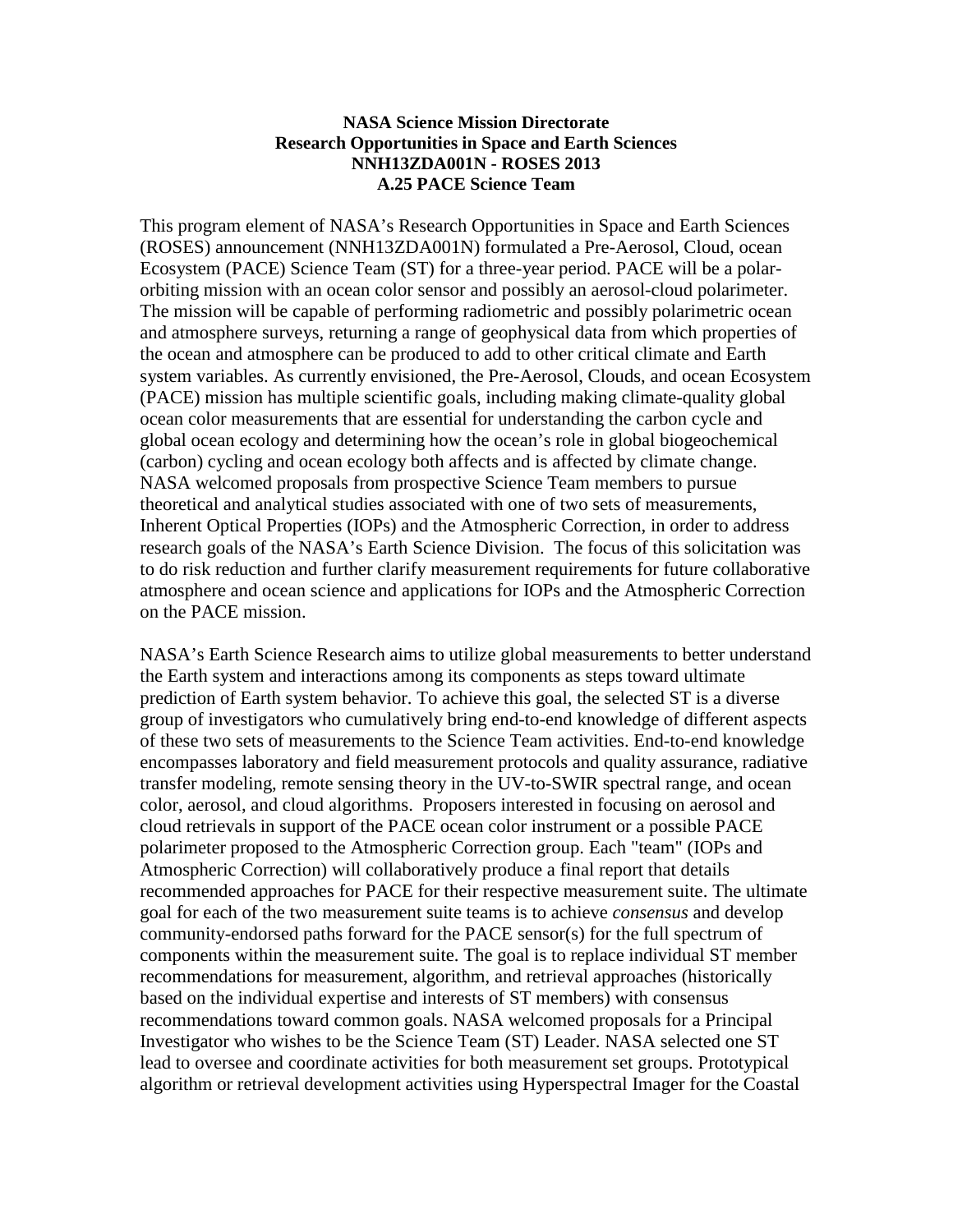Ocean (HICO) data were welcome. The HICO instrument is currently on orbit aboard the International Space Station (ISS).

The advertised budget of this program element was up to \$3M/year for three years, for a total investment of up to \$9M. Funds will come from the Earth Science Division. The outcome for the Pre-Aerosol, Cloud, ocean Ecosystem (PACE) Science Team Program is \$3.0M for the first year, \$3.0M in year two, and \$3.0M in year three for a total of \$9.0M/three years. Nineteen proposals were selected out of a total of 49 proposals submitted.

## **Steven Ackleson/Naval Research Lab PACE Applications to Case II Waters: Quantifying the Uncertainty in Inherent Optical and Water Constituent Properties and the Impact On Remotely Sensed Ocean Color**

In response to solicitation NNH13ZDA001N-PACEST, Pre-Aerosol, Clouds, and Ocean Ecosystem (PACE) Science Team, we propose to investigate uncertainties in Case II inherent optical properties (IOPs) and associated water constituent properties (e.g., concentration, composition, and morphology) and to examine the impact of uncertainties on recommended PACE data products for coastal ocean, estuarine, and inland waters. These objectives strongly address ocean color science needs articulated within the PACE Mission Science Definition Team Report (October 2012) pertaining to marine biogeochemical cycles associated with land-ocean interactions in response to climate change. As a collaborative member of the IOP working group (ST/IOP), we will utilize existing in situ and remotely sensed data sets as well as new observations to be collected during the period of performance through existing and planned field campaigns. Uncertainties will be estimated through direct comparisons of optical and water constituent properties measured or derived through independent means, comparisons of functional relationships between associated parameters with relationships that have been published and vetted by the research community, and through tests of optical closure. In addition to the proposed research and collaborations with other members of the ST/IOP, the PI, Dr. Steven Ackleson, proposes to be the overall PACE Science Team leader. Working closely with NASA-appointed representatives, Dr. Ackleson will be responsible for organizing, planning, and chairing team meetings, coordinating focused working groups, integrating results, building consensus on PACE science objectives and requirements, representing science team activities at professional meetings and symposia, and preparing progress reports and consensus statements as directed by NASA.

# **Emmanuel Boss/University Of Maine, Orono A Global Database of High Horizontal Resolution IOPs for Validation of Remotely Sensed Ocean Color**

The activity proposed here consists of 1. Creating a consortium of practitioners interested in standardizing collection and processing of high horizontal resolution data collected using flowthrough in-line systems, 2. Sharing associated codes, 3. Providing the community with a plan for deployment, processing and computation of estimated uncertainties associated with in-line data, and 4. Creating a uniformly processed dataset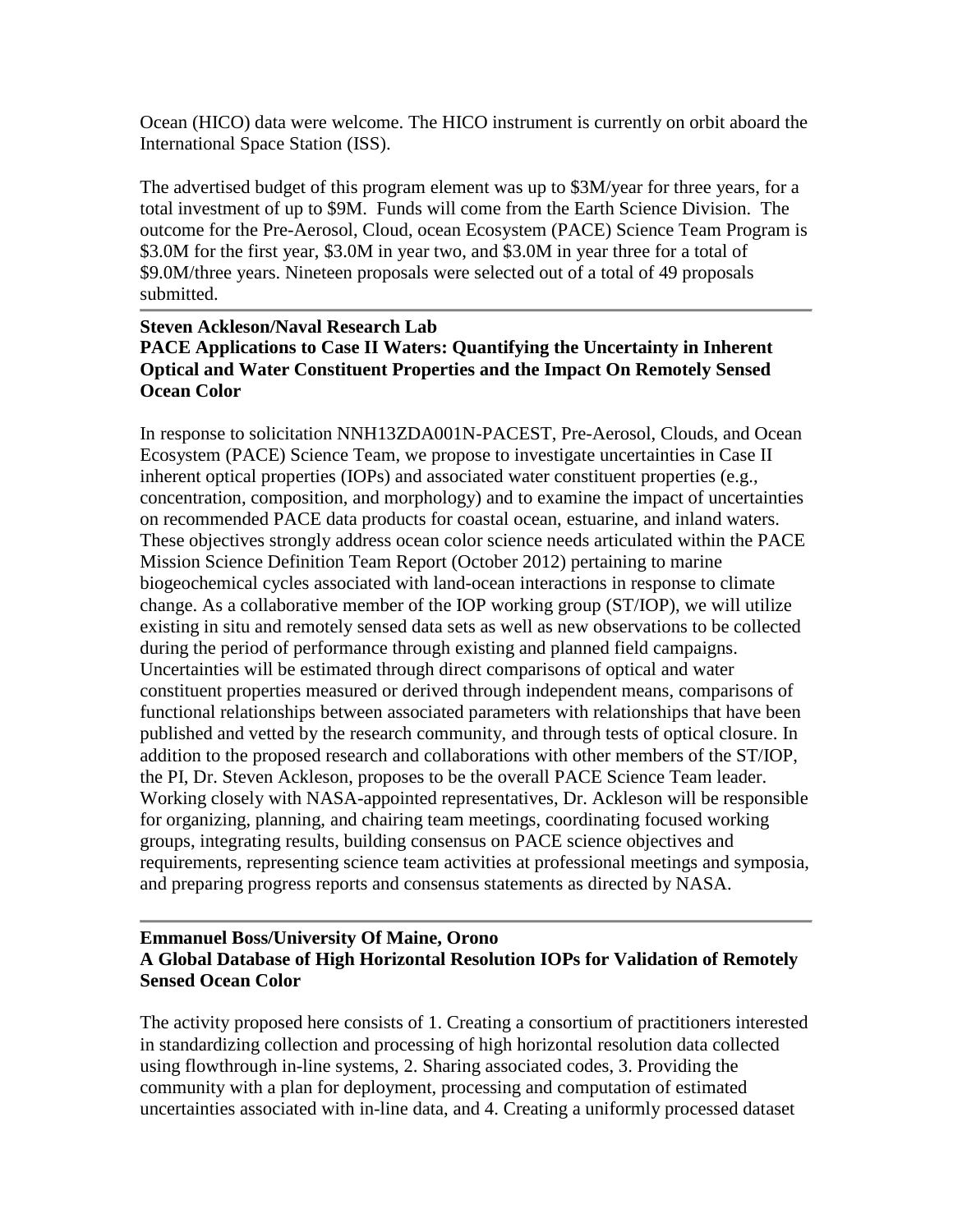for Cal/Val activities and studies of inherent optical properties (IOP) distributions throughout the world's oceans.

Such a dataset will be unique in its global extent, being ideal for validation of remote sensing product and for algorithm development for a global mission such as PACE. Critical evaluation of the in-line IOP acquisition is necessary to assign realistic uncertainties to those IOPs.

Once processing methodology is agreed upon among the collaborators, UMaine will reprocess historical in-line data collected by the collaborators and provide them to SeaBASS with the processing algorithms and source codes for future use by the ocean color community. Efforts will be made such that data generated will have sufficient details so that alternative processing could be applied without the need to reprocess the raw data.

As part of this proposal we will use the data to answer the following SCIENCE question:

What are the characteristics of sub-satellite-pixel variability in IOPs in the ocean?

The utility of the in-line dataset goes well beyond the scope of this proposal and can be used to answer other science questions directly relevant to PACE (a global hyperspectral mission), such as:

What are the deviations of IOPs from published bio-optical relationships and how do they vary with variables such as temperature, salinity, date, distance from land and ocean depth?

What information is available in hyperspectral IOPs (and hence hyperspectral ocean color) in addition to that currently obtained with spectral sensors (e.g. added pigments in addition to chlorophyll a (e.g. Chase et al., 2014), size information etc.)?

As part of this proposal we will use the data to answer the following METHODOLOGICAL questions:

1. What should we acquire as discrete samples to increase the utility of the in-line systems?

2. How do in-line data compare to in-water data collected with similar sensors at the same time (e.g. are there noticeable biases in in-line data?)?

Answering these methodological questions will improve in-line collection and our estimates of uncertainties for the data collected. Uncertainties are necessary to evaluate the degree of agreement between remote and in-situ estimates of IOPs as well as biogeochemical quantities.

PI Boss also proposes himself to be the IOP Science team lead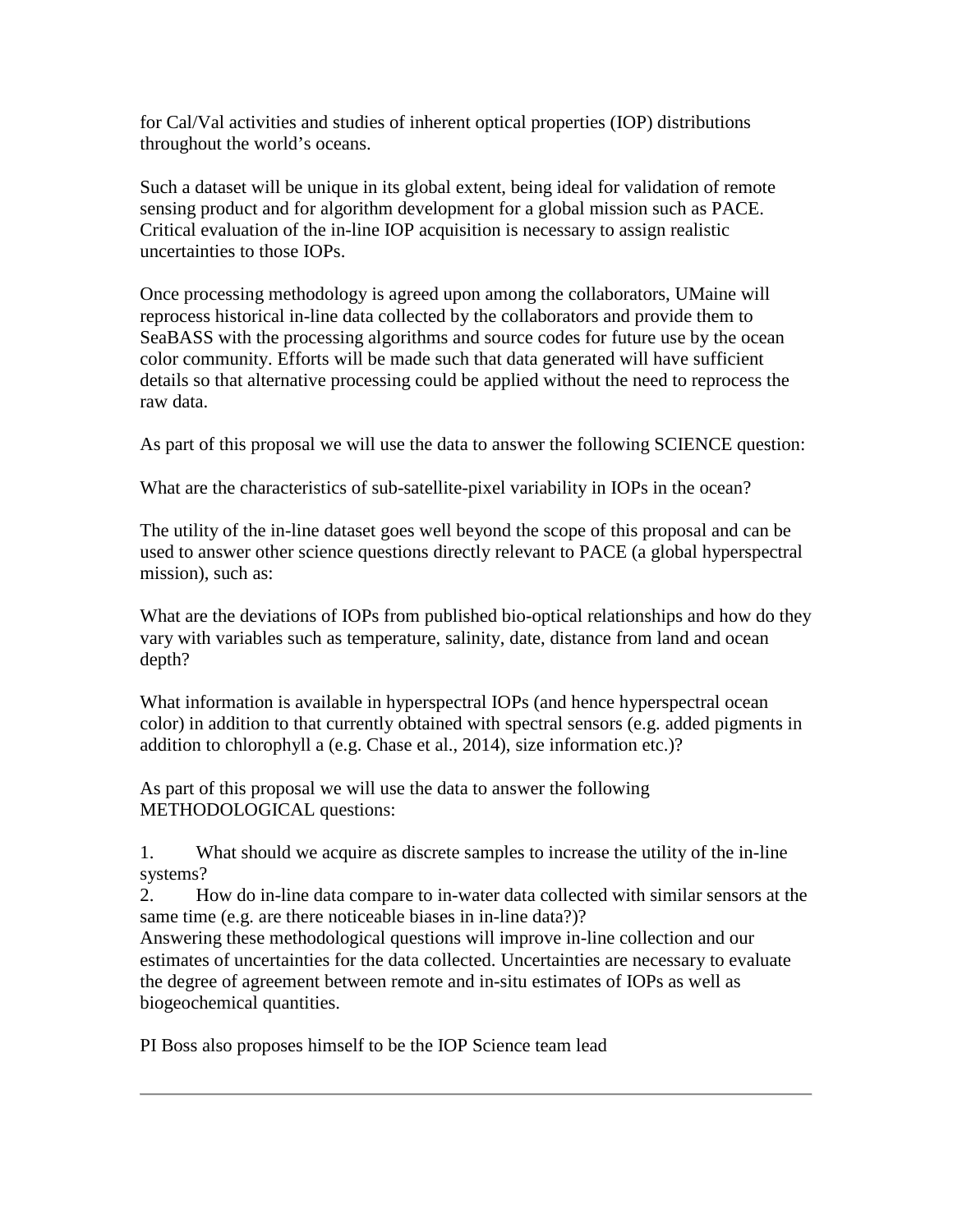### **Jacek Chowdhary/Columbia University Atmospheric Correction for Retrieval of Ocean Spectra from Space (ACROSS)**

The 2013 ROSES A.25 solicitation calls for studies on atmospheric correction in support of the PACE (Pre-Aerosol, Cloud, ocean Ecosystem) mission. To address this call, we will examine the capacity of PACE-like observations for atmospheric correction by (i) applying statistical methods to compute data information content, and (ii) inverting synthetic and real PACE-like observations into ocean spectra. In step (i), we will focus on the instrument options proposed in the PACE SDT (Science Definition Team) report. Specifically, we will consider the base instrument option OCI (Ocean Color Imager, which includes the 350, 865, 1240, 1640, and 2130 nm channels for atmospheric correction), and elements of instrument options OCI/OG (i.e. OCI base option augmented by a 820 nm band and an Oxygen A band), OCI/+ (i.e. OCI base option augmented by 940, 1378, and 2250 nm bands), OCI-3M (i.e. OCI base option plus a multi-angle multispectral multi-polarization, or 3M, imager), and OCI/A-3M (i.e. OCI/+ option plus a 3M imager). In step (ii), we will apply optimization techniques to extract ocean spectra from various data sets. Specifically, we will apply these techniques to synthetic data created for instrument options with a range of atmospheric-correction performances, as identified in step (i). In addition, we will apply these techniques to three existing measurement sets: the 2011 HOPE-COAST (Hands On Project Experience-Coastal and Ocean Airborne Science Testbed) and the 2013 OCEANIA/ACOCO (Ocean Color Ecosystem Assessments with Novel Instruments and Aircraft/Atmospheric Correction Over Coastal Oceans) measurements acquired in Monterey Bay (which include measurements of inherent optical properties and of chlorophyll), and coinciding HICO (Hyperspectral Imager for the Coastal Ocean) and CALIOP (Cloud-Aerosol Lidar with Orthogonal Polarization) measurements acquired across the globe. These measurement sets incorporate aspects of the instrument options proposed for PACE and contain data to validate atmospheric correction and/or ocean color spectra retrievals.

Using statistical methods to examine the information content and inversion of ocean color remote sensing observations is a complex undertaking that requires a multidisciplinary team. Dr. Chowdhary has worked on ocean and aerosol retrievals from observations by the RSP (Research Scanning Polarimeter) instrument, which is an airborne version of the Aerosol Polarimeter Sensor (APS) onboard the failed 2011 NASA/Glory mission. He wrote a radiative transfer program for polarized underwater light, was a member of the Glory ST (Science Team) and PACE SDT, and is PI of ACOCO. Dr. Alexandrov has written cloud inversion algorithms for RSP, and was also a member of the Glory ST. Dr. Knobelspiesse has worked on inverting coincident RSP and Lidar data, has done information content analyses for different satellite instrument options in support of Glory ST and PACE SDT reports, and was a member of the Glory ST. Dr. van Diedenhoven has expertise in simulating and analyzing hyper-spectral and polarimetry data and the Oxygen A-band, as well as in information content analyses. Dr. Cairns was a member of the Glory ST and the PACE SDT, and has developed techniques for the efficient implementation of inversion algorithms. Dr. Kudela has worked extensively on ocean color retrievals and modeling of underwater light field to describe biological-physical coupling in coastal waters. He is the PI of the coastal ocean project that collaborated with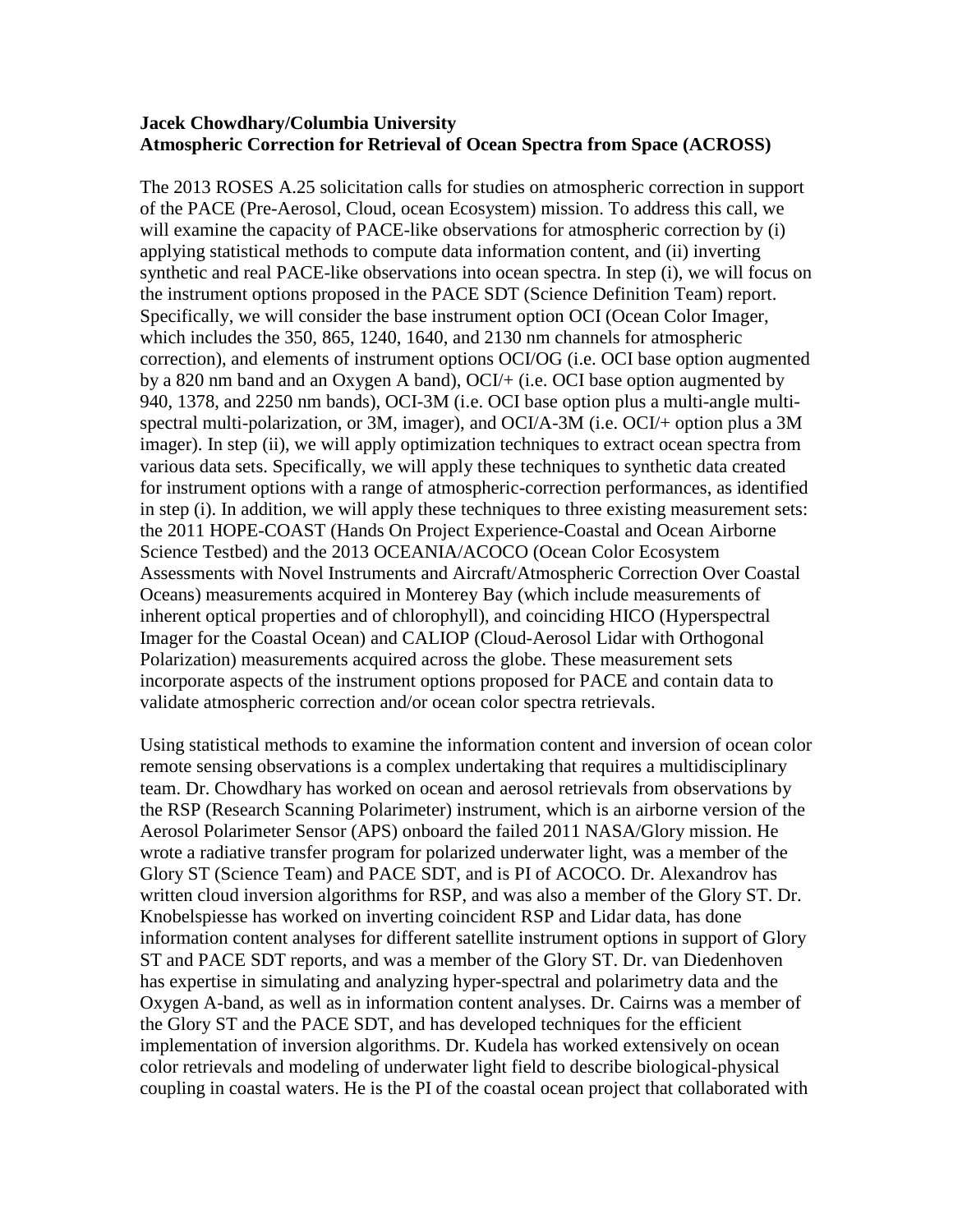OCEANIA. Dr. Guild has expertise in coastal ecosystem science, and was PI of HOPE-COAST and OCEANIA. She is now leading the HQ2O (High-Quality Optical Observations: Improving Atmospheric Correction and Remote Sensing of Water Quality in the Coastal Zone) project with Dr. Kudela. Dr. Palacios has expertise in discriminating phytoplankton types from ocean color, and is processing and analyzing coastal data from the HOPE-COAST and OCEANIA campaigns for the HQ2O project.

#### **Susanne Craig/Dalhousie University Derivation of Inherent Optical Properties from Satellite Top of Atmosphere Measurements in Optically Complex Waters**

The inherent optical properties (IOPs) of a water body can serve as robust proxies for many important ecological and biogeochemical processes that are of fundamental importance to the Earth system. IOPs can be derived from measurements of satellite ocean color, and many successful derivation methods now exist, and provide a powerful means of synoptically monitoring these processes and their response to a changing climate. However, in waters such as the coastal ocean and inland water bodies, accurate retrieval of IOPs is often hampered by factors including difficulties in removing the contributions of the atmosphere from the satellite signal, and poor performance of standard ocean color algorithms due to the complex relationships amongst the water constituents.

The objective of this project, therefore, is to develop an approach to derive accurate estimates of IOPs from top of atmosphere (TOA) satellite radiance, thereby bypassing the difficulties often associated with atmospheric correction procedures. This is of particular relevance to coastal and inland water bodies where retrieval of robust ocean color products is notoriously challenging, and is frequently hampered by difficulties in achieving accurate atmospheric correction. The approach may be used for all waters, but most importantly, offers a means to accurately estimate IOPs from ocean color in scenarios where it may otherwise not be possible.

The proposed objectives will be achieved using an approach already proven for both in situ hyperspectral and satellite multispectral measurements. Using a combination of existing satellite and aircraft hyperspectral ocean color measurements and a custom generated TOA synthetic dataset, we will perform rigorous statistical model evaluation, sensitivity analyses to investigate variable oceanic and atmospheric effects on model skill, and finally, will develop operational implementation strategies. These activities will allow the model to be fully developed for hyperspectral TOA applications and a determination of the best model type " regional, water type or global. The end product will be a set of methodologies to provide an accurate means of deriving hyperspectral IOPs in the most challenging scenarios and will represent a significant advance in our ability to fully exploit remote sensing of the planets most important and vulnerable water bodies.The proposed research directly addresses the requirements of the PACE mission to achieve accurate hyperspectral IOP estimates, and insight into the processes for which they are proxies, in critical coastal ocean and inland water bodies " areas particularly susceptible to the impacts of climate change and anthropogenic perturbation. This is entirely in keeping with the broader NASA Earth Science Research Program to acquire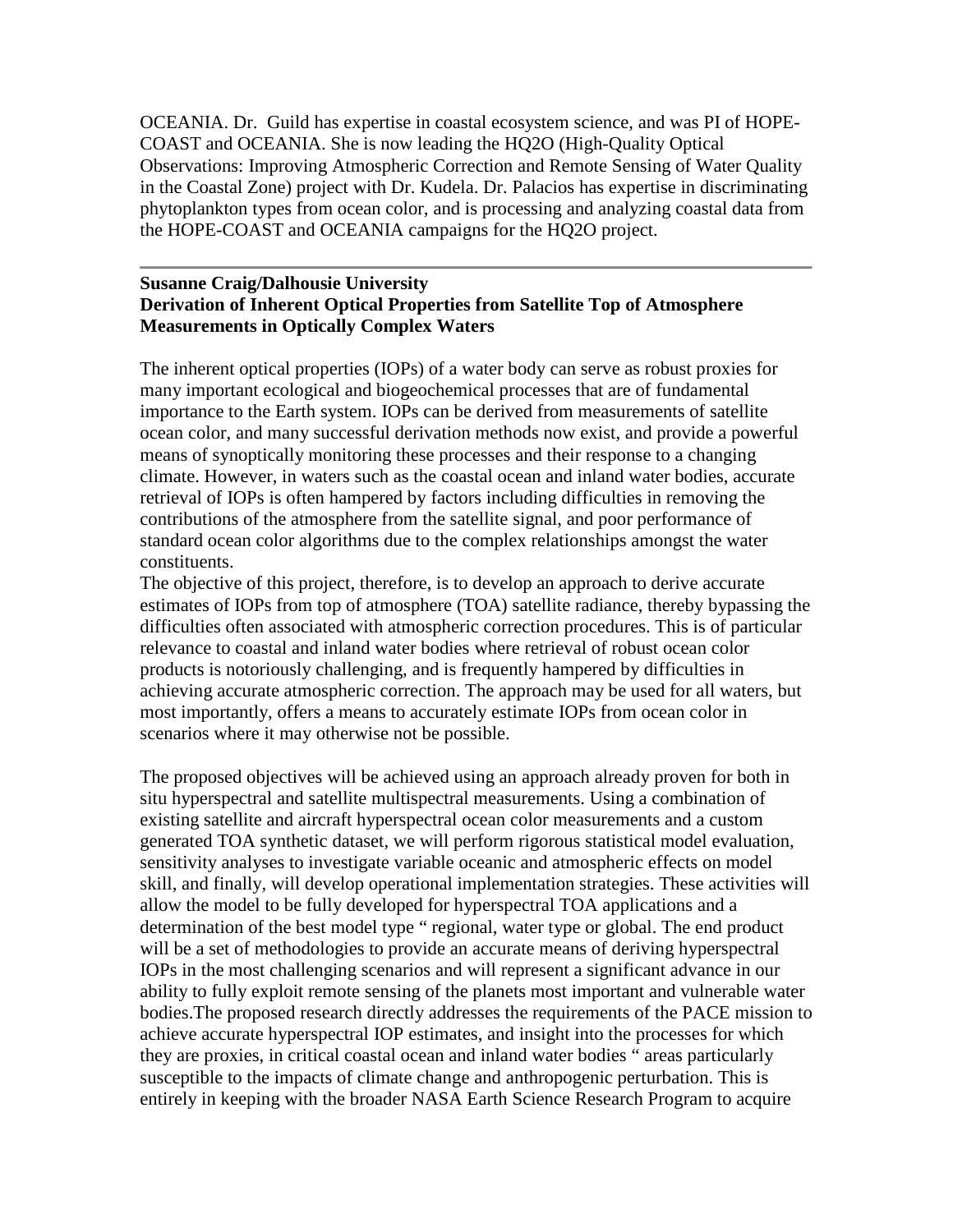new insights into the Earth system.

### **Heidi Dierssen/University of Connecticut, Storrs Atmospheric Correction Over Bright Water Targets with Non-Negligible Radiances in the Near Infrared**

Many scientists working with ocean color satellite imagery are required to conduct independent or partial atmospheric correction due to high backscattering in the Near Infrared (NIR). The standard atmospheric correction algorithms typically interpret the enhanced NIR from whitecaps, coccolithophores, cyanobacteria, floating vegetation, suspended sediments, and the benthos as enhanced scattering by aerosols. This creates both omission and commission errors such that the derived water-leaving reflectance and backscattering products are decreased and the aerosol products are increased in magnitude. If the PACE mission aims to derive climate quality aerosol concentrations and ocean biogeochemistry metrics, then better methods must be developed for dealing with water with non-negligible NIR and partitioning top of the atmosphere reflectance into the appropriate streams (aerosol, whitecap, glint). Having published on a variety of bright water targets over the last 15 years, I propose to be considered for the PACE Atmospheric Correction Science Team to bridge the gap between the atmospheric and water column approaches. I currently serve on the International Ocean Colour Coordinating Group and have served on a standing committee of the Space Studies Board, as well as several strategic working groups and satellite project teams. As part of this effort, I also propose to conduct targeted field measurements to provide better estimates of elevated reflectance due to whitecaps, foam and bubbles. Modeling enhanced reflectance due to whitecaps and bubbles requires a more complex treatment than a single windspeed parameterization, which cannot capture the orders of magnitude variability between the parameters. Here, we propose to conduct local measurements of the enhancement in reflectance due to whitecaps from the ultraviolet through the short wave infrared (SWIR). Coincident measurements of bubble entrainment will be conducted, as well as host of physical and bio-optical parameters. These data will be combined with available satellite imagery to evaluate partitioning whitecaps and bubbles from various atmospheric correction schemes. Correctly estimating whitecaps could also be an important climate relevant science parameter for those studying air-sea gas exchange, generation of sea spray aerosols and potentially applicable for estimating mixed layer depth for primary productivity models. Data collected in conjunction with this field effort, and other relevant project we and others have gathered on regions prone to elevated non-negligible NIR will be compiled in an archive of coincident satellite top of the atmosphere reflectance and high quality field measurements of water leaving reflectance. Such a database can be used to evaluate approaches across a variety of challenging bright water targets where common algorithms fail.

### **Robert Frouin/University Of California, San Diego Bayesian Methodology for Atmospheric Correction of PACE Ocean-Color Imagery**

The PACE mission will carry into space a spectrometer measuring at 5 nm resolution in the UV to NIR and at lower resolution in spectral bands in the NIR and SWIR and, eventually, a multispectral, multi-angle polarimeter measuring in the UV to SWIR. These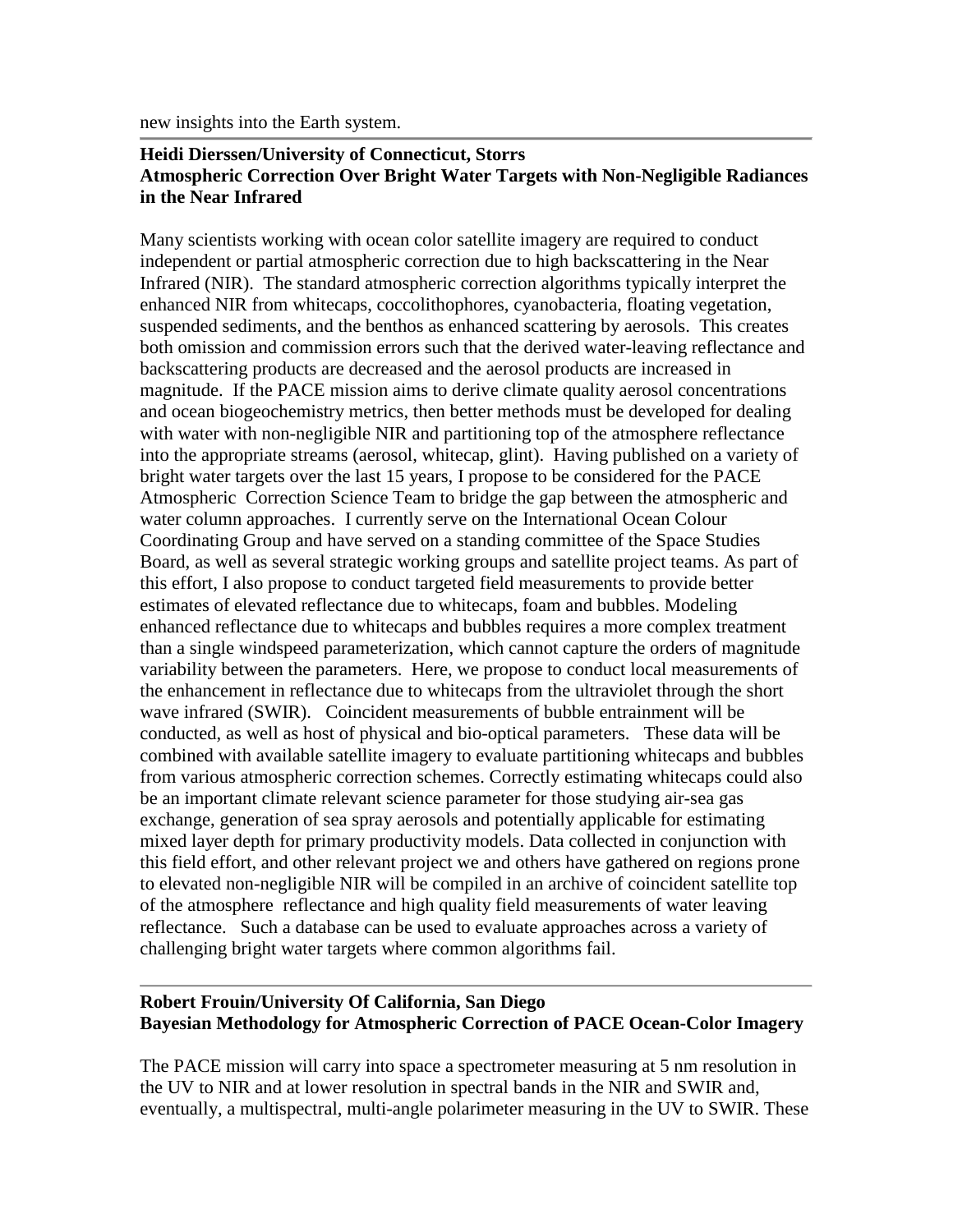instruments have great potential for improving estimates of marine reflectance in the post-EOS era. In view of this, the proposal objectives are as follows. The first objective is to evaluate, using the Bayesian approach to inverse problems, the gain in marine reflectance accuracy expected by 1) including observations in the UV and SWIR and 2) further including polarimetric and directional observations in selected spectral bands. This for the PACE threshold aggregate bands with respect to the standard MODIS set of bands used to generate ocean color products. The second objective is to assess, also in a Bayesian context, the utility of hyper-spectral information for improving atmospheric correction in the aggregate bands, and to quantify the accuracy of the atmospheric correction at 5 nm resolution for separating ocean constituents and characterizing phytoplankton communities.

To achieve these objectives, the TOA signal measured by the PACE spectrometer and the eventual polarimeter will be simulated for a variety of realistic atmospheric and oceanic conditions. Typical prior distributions for the aerosol, water reflectance, and surface parameters, suitable for utilization at a global scale, will be used, as well as noise distributions. The noise will encapsulate all the sources of uncertainties in the radiative transfer (RT) modeling and include sensor noise. The inverse models will be constructed based on several considerations, i.e., computational cost, convenience to approximate the conditional covariance (a second order quantity), and detection of abnormal values (due to limitations of the forward model). Ways to improve performance by specifying prior distributions from independent information about regional and temporal variability (e.g., from output of numerical transport models) will be investigated, and practical implementation of the Bayesian methodology will be outlined for routine application.

The investigation will provide a Bayesian methodology for atmospheric correction of the PACE spectrometer data. The methodology makes it possible to incorporate known constraints of the marine reflectance (i.e., correlation between components) and to account for the varied sources of uncertainty (i.e., measurement noise, RT modeling errors). Importantly, it allows the construction of reliable multi-dimensional confidence domains of the retrieved marine reflectance. Specifically, the mean and covariance of the posterior distribution are computed. These quantities provide, for each pixel, an estimate of the marine reflectance and a measure of its uncertainty. Situations for which observation and forward model are incompatible are also identified. Thus the methodology will offer the means to analyze and interpret PACE ocean-color imagery in view of confidence limits and model adequacy, on a pixel-by-pixel basis.

By evaluating via theoretical studies the accuracy of the atmospheric correction of PACE ocean-color radiometry and the expected improvements with respect to current oceancolor sensors, by identifying optimum sets of spectral bands, and by providing an inverse methodology adapted to the problem, which can be viewed as a generalization of the standard algorithm, the investigation responds directly to the PACE Science Team Announcement of Opportunity, which seeks methods and approaches that will maximize the new capabilities of the PACE mission for understanding global ocean ecology in a changing climate.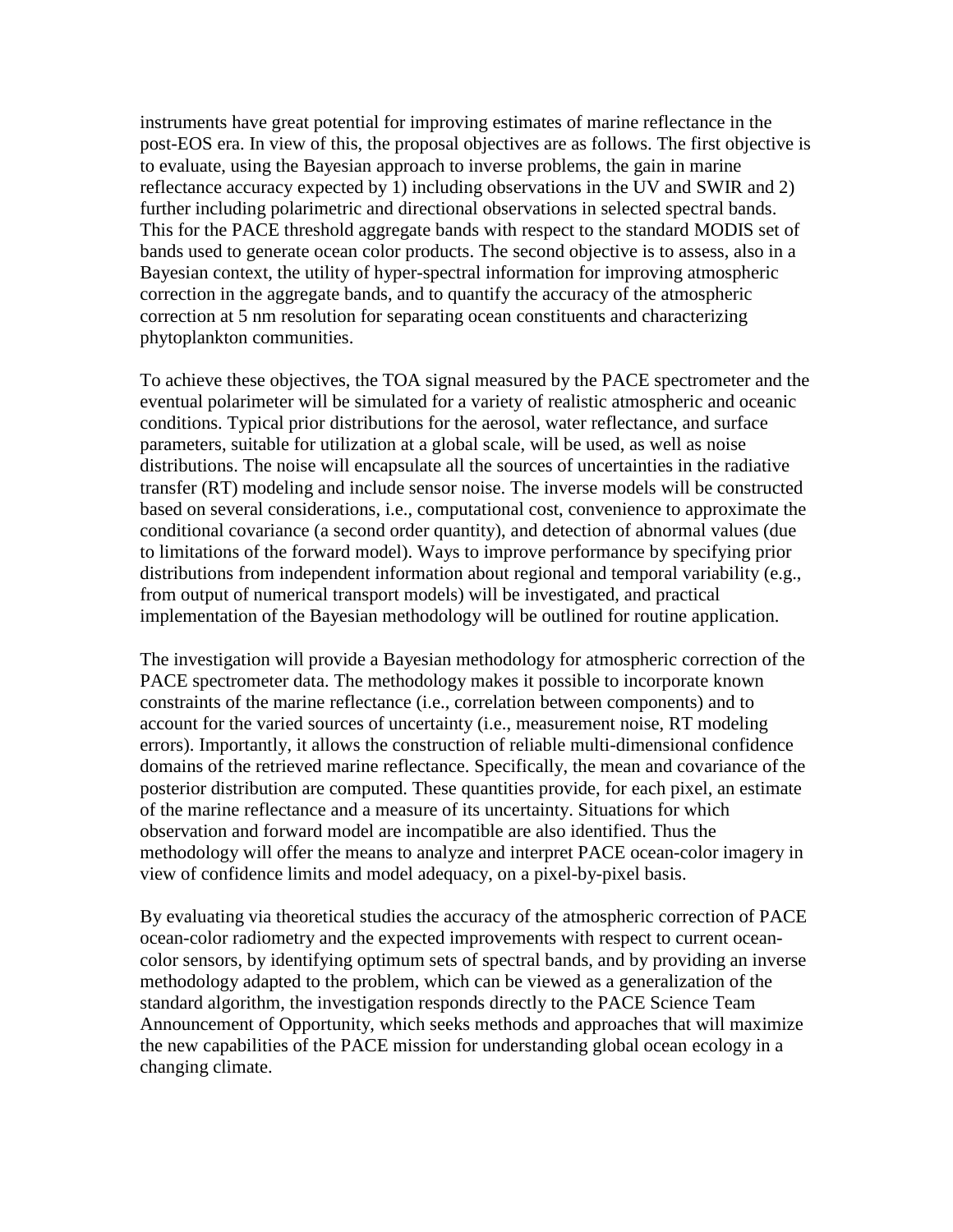### **Bo-Cai Gao/Naval Research Lab Hyperspectral and Multispectral Atmospheric Correction Algorithms for Supporting the NASA PACE Mission**

At the core of the PACE mission is an advanced optical instrument, the Ocean Color Imager (OCI), designed to provide hyperspectral ultra violet (UV), to visible (VIS) and near-infrared (NIR) and multi-spectral short-wave infrared (SWIR 1.0 - 2.5 micron) observations of the earth ecosystems. We propose to join the PACE Atmospheric Correction team, to work together with other team members in developing hyperspectral and multispectral atmospheric correction algorithms to retrieve water leaving reflectances from OCI radiance measurements. We have extensive experience developing atmospheric correction algorithms. In early 1990s, we developed the first model-based land version of hyperspectral atmospheric correction algorithm (nicknamed ATREM) (Gao et al., RSE, 1993) to support the NASA HIRIS (High Resolution Imaging Spectrometer) Project. In late 1990s, we developed an ocean version of hyperspectral atmospheric correction algorithm for the Navy (Gao et al., Applied Optics, 2000), which was based on Robert Fraser's formulation (Fraser et al., JGR, 1997). In early 2000s, with funding support from the NASA SIMBIOS Project, we modified the ocean version of the hyperspectral atmospheric correction algorithm, and developed a MODIS version of multi-channel algorithm for remote sensing of water leaving reflectances over turbid coastal waters (Gao et al., IEEE TGRS, 2007) from a combination of MODIS land and ocean channels. A SWIR spectrum-matching technique using MODIS channels centered at 1.24, 1.64, and 2.13 micron was used to estimate aerosol models and optical depths. More recently we developed a VIIRS version of coastal water atmospheric correction algorithm. The VIIRS channels centered at 1.24, 1.61, and 2.25 micron with proper modeling of atmospheric CO2 and CH4 absorption effects and a SWIR spectrum-matching technique were used for atmospheric corrections. Over the past 6 years, we have supported the HICO (Hyperspectral Imager for Coastal Ocean) Project. We developed the L1B software for converting raw digital numbers to L1B radiances with proper consideration for instrument artifacts, such as spectral smear and second order light. We developed spectrum-matching algorithms for refining HICO wavelength calibrations and for monitoring the stability of the HICO instrument with time. We developed a functional version of atmospheric correction algorithm for processing HICO data. Here we propose to use our experience in hyperspectral and multi-channel algorithm development and in analysis of AVIRIS, MODIS, VIIRS, and HICO data, to help the development of atmospheric correction algorithms for processing PACE OCI data, and support the spectral and radiometric calibrations of the hyperspectral portion of the OCI instrument. We would work together with other PACE atmospheric correction team members for the design and implementation of a consensus OCI atmospheric correction algorithm.

## **Olga Kalashnikova/Jet Propulsion Laboratory Evaluation of UV Atmospheric Correction in the Presence of Absorbing Aerosols, and Quantification of Enhancements Provided by Multiangle, Polarimetric and Oxygen A-Band Observations**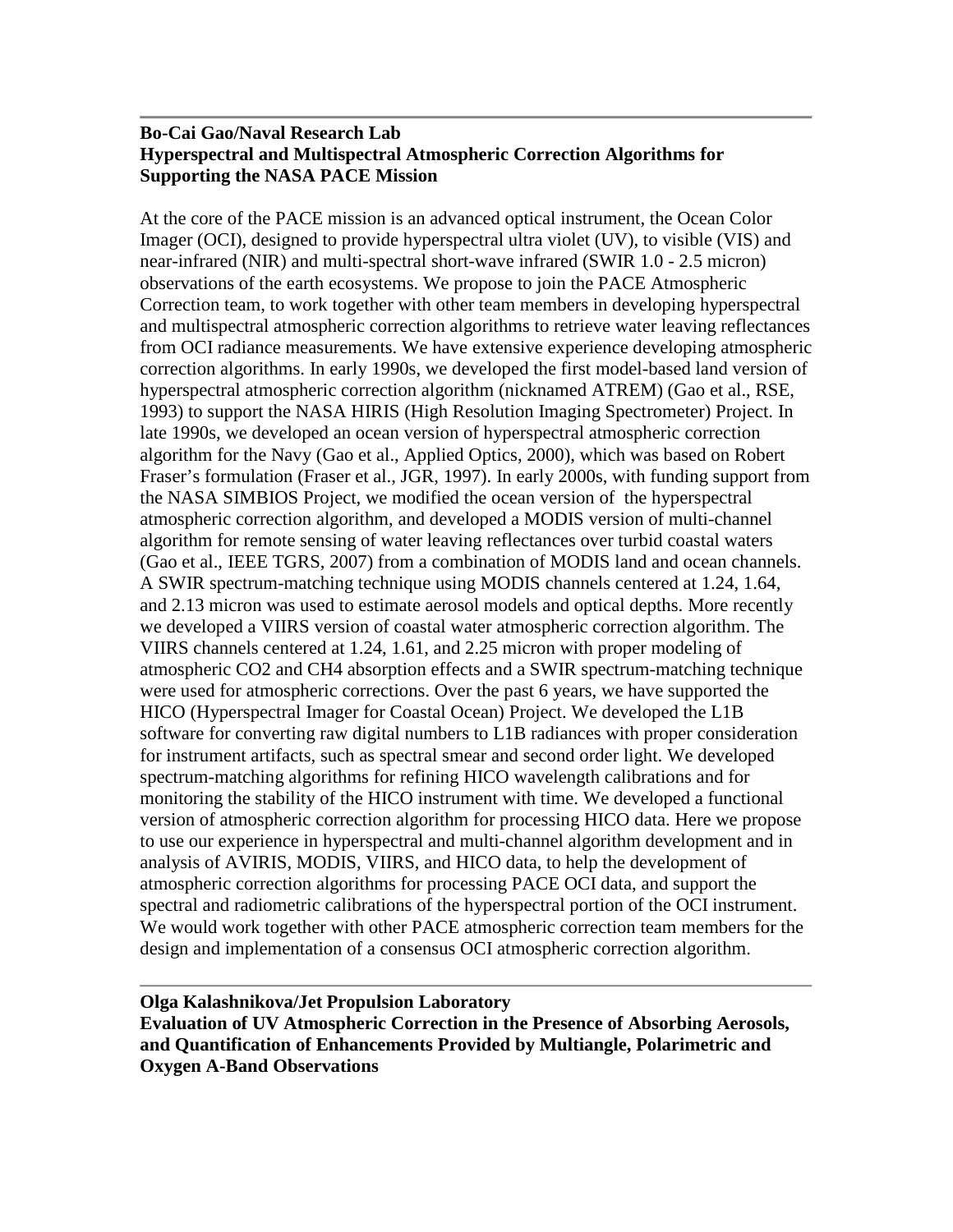Satellite remote sensing of ocean color is an invaluable tool for assessing the productivity of marine ecosystems and monitoring changes resulting from climatic or environmental influences. Yet water-leaving radiance comprises less than 10% of the signal measured from space, making correction for absorption and scattering by the intervening atmosphere imperative. Traditional ocean color algorithms are based on a standard set of aerosol models and the assumption of negligible water-leaving radiance in the nearinfrared. Modern improvements have been developed to handle absorbing aerosols such as urban particulates in coastal areas and transported desert dust over the open ocean, where ocean fertilization can impact biological productivity at the base of the marine food chain. Even so, imperfect knowledge of the absorbing aerosol optical properties or height distribution results in well-documented sources of error. At short wavelengths, where PACE spectrometry intends to improve the separation of chlorophyll from CDOM as well as quantify different phytosynthetic pigments contributing to light absorption spectra, these problems are amplified due to the increased Rayleigh and aerosol optical depth, especially at off-nadir view angles. This proposal is to the Atmospheric Correction category of the PACE Science Team. Through sensitivity studies and simulated retrievals employing both Mie and nonspherical particle scattering codes in conjunction with a vector Markov Chain radiative transfer code, we will quantitatively evaluate the relative merits of various measurement modalities for meeting the PACE Science Definition Team uncertainty requirements of max (5%, 0.001) in water-leaving reflectance in the visible and max (10%, 0.002) in the near-UV. In particular we will quantify water leaving radiance measurement uncertainty in the presence of absorbing aerosols from ultraviolet observations at single view angles representative for the PACE ocean color spectrometer. Then we investigate the added value of observations from (a) multiangle UV radiometry, (b) multiangle visible photopolarimetry, and (c) oxygen A-band for simultaneous characterization of absorbing aerosol microphysical properties, effective altitude, and non-zero water-leaving radiance. Bio-optical models will be used to characterize surface bidirectional reflectances. Theoretical sensitivities will be then evaluated against AirMSPI observations at AERONET-OC UC SeaPrism site collected during PODEX, SEAC4RS, and HyspIRI campaigns. Measurements by TOMS, OMI, and JPL's airborne sensor AirMSPI demonstrate the importance of UV observations for detecting absorbing aerosols. Theoretically, multiangle UV radiometry, blue wavelength polarimetry, and narrowband (~5 nm) oxygen A-band measurements have the potential to estimate aerosol height. Our experience with MISR demonstrates the ability of multiangular radiances to distinguish dust from other airborne particles, and shows the value of such observations for separating aerosol and surface scattering over non-black ocean waters. Polarimetry offers additional constraints on aerosol size distribution and real refractive index. Drawing upon our expertise in aerosol remote sensing instrumentation and associated aerosol and surface retrieval algorithm development for MISR, AirMSPI, and AirMSPI-2, we will refine the requirements for a PACE imager with multiangular, UV-shortwave infrared, A-band, and polarimetric sensing capability (the polarimeter), assess the practicality of the required observations, and quantify the added value of imaging polarimeter to the PACE ocean color spectrometer in compensating for the effects of absorbing aerosols.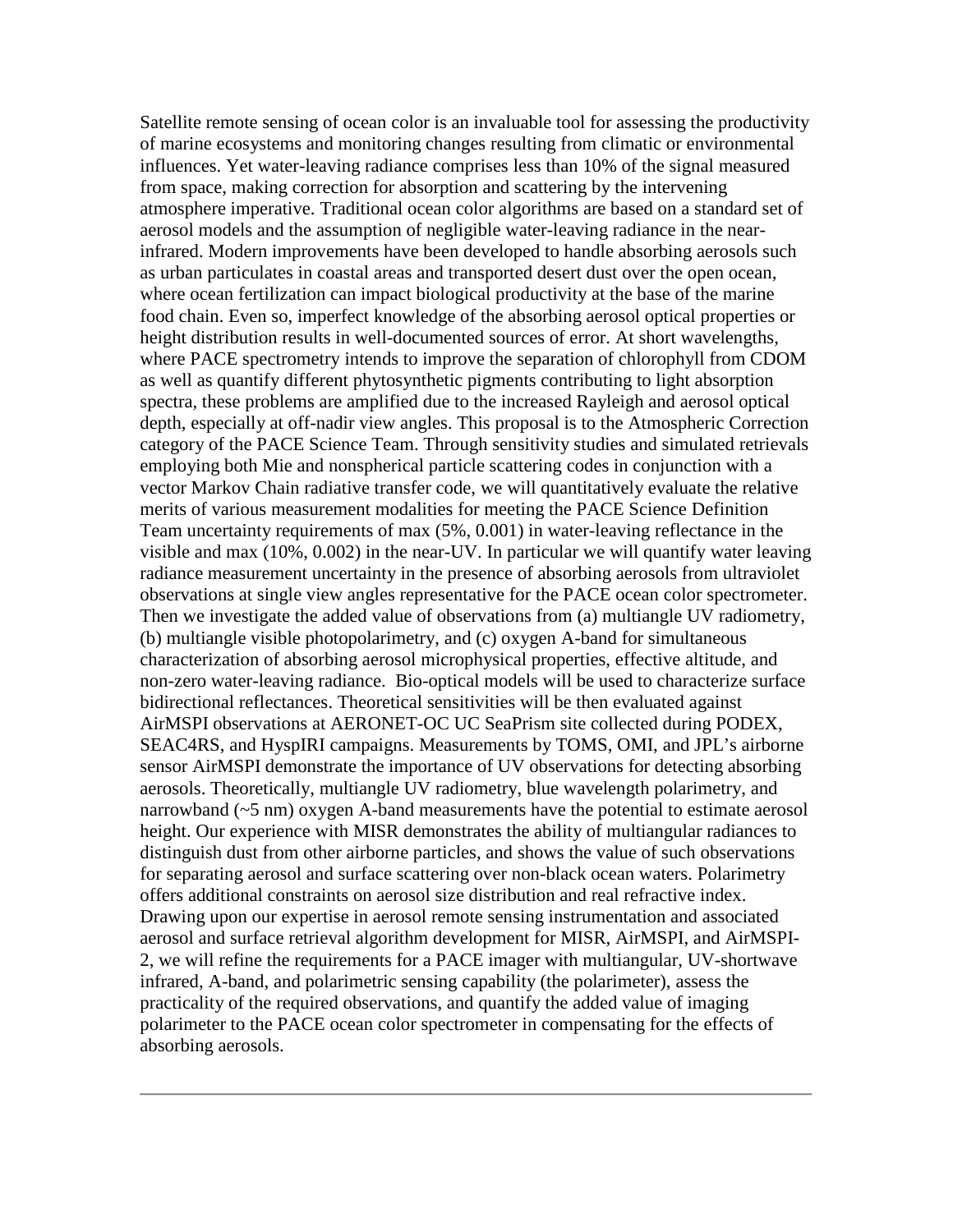## **ZhongPing Lee/University Of Massachusetts, Boston Development of Datasets and Algorithms for Hyperspectral IOP Products from the PACE Ocean Color Measurements**

Inherent optical properties (IOPs) play a key role in modulating the color of oceanic and coastal waters, and provide the critical link to infer the concentrations of constituents in the upper water column. In the recent decade, various algorithms, both empirical and semi-analytical, have been developed for the retrieval of IOPs from ocean color, which is measured by the spectrum of remote-sensing reflectance (Rrs, sr-1). These algorithms, in particular the algebraic algorithm (QAA) and the spectral optimization algorithms (e.g., GSM, GIOP), have been implemented to retrieve various IOPs from Rrs measured by SeaWiFS and MODIS, thus providing prototype IOP products at a few bands for the global oceans. The quality of these products, however, depends on the validity of the spectral shapes of the IOPs (SSIOP) used in these semi-analytical algorithms, but the determination of the SSIOP from remote sensing is far from mature. More importantly, the PACE mission will provide hyperspectral Rrs of the global oceans, thus the derivation of hyperspectral IOP products will demand accurate estimation of hyperspectral SSIOP. The improvement of the SSIOP estimation and the determination of hyperspectral IOP algorithms for PACE will depend critically on a robust hyperspectral Rrs-IOPs dataset, but there is no such a dataset yet for the community to use. To fill this void, with an ultimate goal to maximize the IOP products from the PACE hyperspectral measurements, we propose to 1) compile a hyperspectral Rrs-IOPs dataset from field measurements; 2) improve the estimation of SSIOP from ocean color; 3) revise the QAA and HOPE (a hyperspectral optimization algorithm) to take advantage of the hyperspectral and UV measurements offered by PACE, with a goal to expand the current IOP products to include information beyond chlorophyll-a (e.g., the absorption coefficients of chlorophyll-b,-c, and phycocyanin); and 4) test and evaluate these semi-analytical algorithms with HICO measurements.

Outcomes from this effort will be fourfold: 1) a hyperspectral Rrs-IOPs dataset with closure for the community to use, 2) improved estimation of SSIOP from ocean color to benefit all semi-analytical algorithms, 3) revised QAA and HOPE to derive hyperspectral IOP products, and 4) experience with HICO in processing and storing hyperspectral image products. These results will provide desired tools and knowledge for processing hyperspectral measurements by PACE, and contribute to "consensus and communityendorsed paths forward for the PACE sensor(s)".

## **Stephane Maritorena/University Of California, Santa Barbara How Useful Will the PACE UV Bands be for IOP Retrievals and Atmospheric Correction?**

Several prospective ocean color sensors such as PACE will have spectral bands in the UV in addition to those in the visible and those designed for atmospheric correction in the NIR and SWIR regions. The expected usefulness of the UV bands for ocean color sensors is two-fold: 1) they should allow a better discrimination between phytoplankton and CDOM -through their inherent optical properties, IOPS-in the ocean and 2) they can help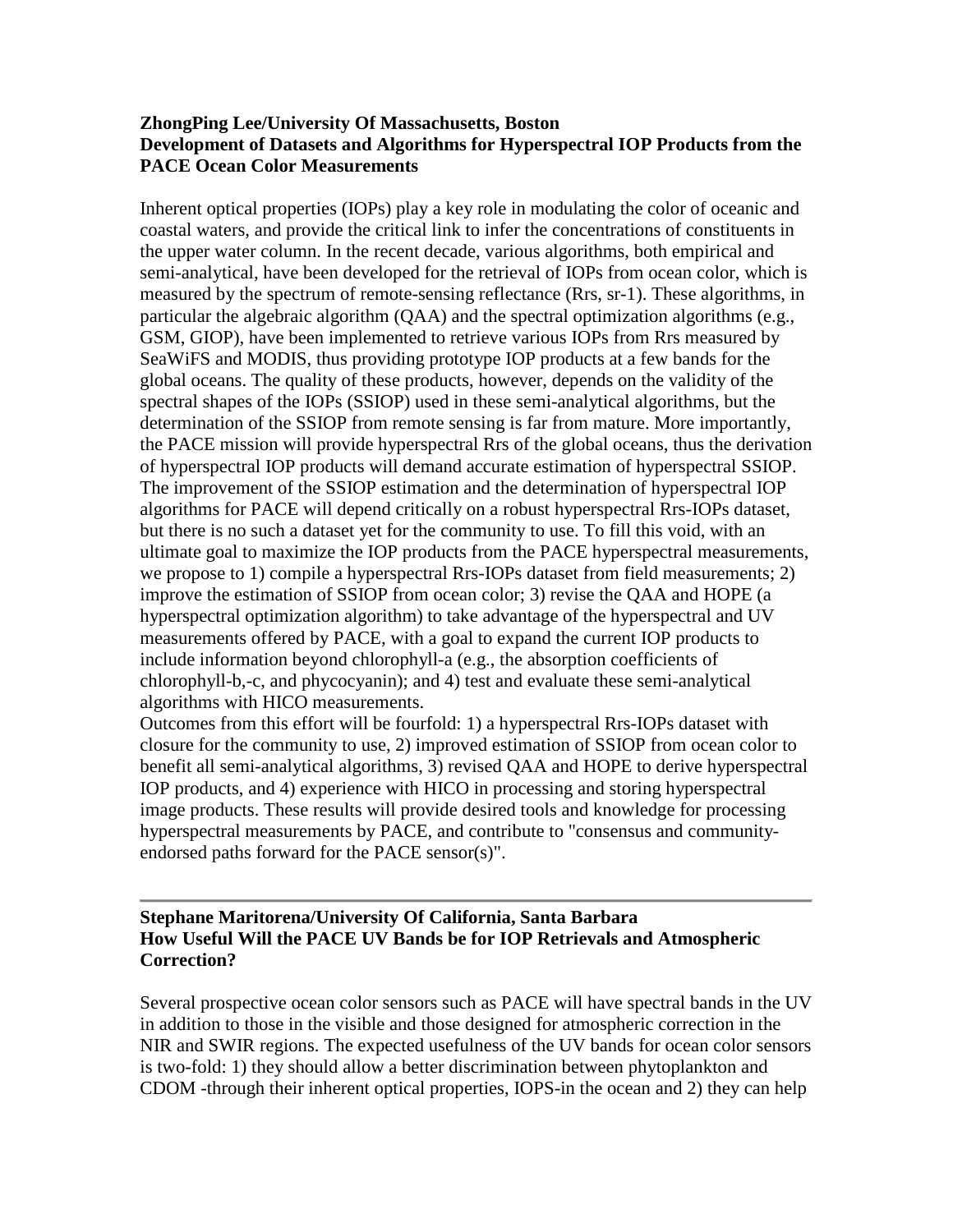in the atmospheric correction when absorbing aerosols are present. They PACE UV bands are expected to help mostly in coastal and turbid waters where both high amounts of CDOM and the presence of absorbing aerosols are frequent. Because both CDOM and absorbing aerosol show increased absorption toward short wavelengths, confounding effects may limit the ability of the UV bands to discern the role of CDOM and aerosols in the remote sensing signal.

Here, we propose to test the use of the PACE UV bands for both IOP retrievals and atmospheric correction. We will test the performance of a semi-analytic ocean color algorithm (an upgraded version of the GSM model) for the retrieval of IOPs using available in situ data that cover the UV and visible domains. Using simulated data, we will also test how perturbations in the NIR and SWIR atmospheric bands affect the spectral IOP retrievals (from UV to the green wavelengths). Last, we will test if the UV bands can be used to better constrain the aerosol path radiance and improve atmospheric correction. Some of these analyses will also be considered with the HICO data.

### **Brian Mitchell/University of California, San Diego Improved Satellite Ocean Color Retrievals of Ocean Inherent Optical Properties and Biogeochemical Properties Utilizing the Capabilities of PACE**

To support algorithm development for PACE, we propose to use a globally diverse and detailed optical and biogeochemical data set to develop new parameterizations of absorption and scattering, to advance our understanding of the scattering phase function, and to assess closure of forward and inverse model predictions compared to measured optical and biogeochemical variables. Our data spans the range of spectral relevance for PACE for ocean retrievals (350-750 nm) and includes inherent and apparent optical properties (IOP, AOP) and the most fundamental biogeochemical parameters of interest for remote sensing of ocean ecology. Contemporary satellite retrievals of several IOP variables (phytoplankton absorption, the sum of detrital and correlated spectral channels on orbit. These limitations restrict retrievals of IOPs at few wavelengths and limit our ability to accurately estimate chlorophyll a, particulate organic carbon, and adg, defined as the sum of soluble absorption and detrital particle absorption (CHLA, POC and adg). Using our global data set, we evaluate in this proposal the performance of current empirical and inverse algorithms demonstrating important limitations that can be greatly improved by the work we propose. Combining our uniquely detailed and global data set with UV-Vis numerical modeling in Hydrolight we propose to develop new parameterizations of relationships between the most important ecological variables that govern upper ocean IOP and AOP over the extended spectral range of PACE (350-750 nm). Due to the improved spectral range and resolution of PACE, we envision an ability to broaden the number of biogeochemical constituents to also include UV-absorbing mycosporine amino acids (MAA), phycobiliproteins (PBP) and particle size distribution (PSD ) that are needed to specify phytoplankton functional groups and plankton ecosystem structure. PSD data will be based on our global observations of Coulter Counter size distributions and flow cytometer (FCYT) analysis. FCYT data will provide important details of phytoplankton functional groups and size distributions,  $2 \hat{A} \mu$ m. We will analyze our liquid nitrogen archived samples for FCYT, MAA and PBP collected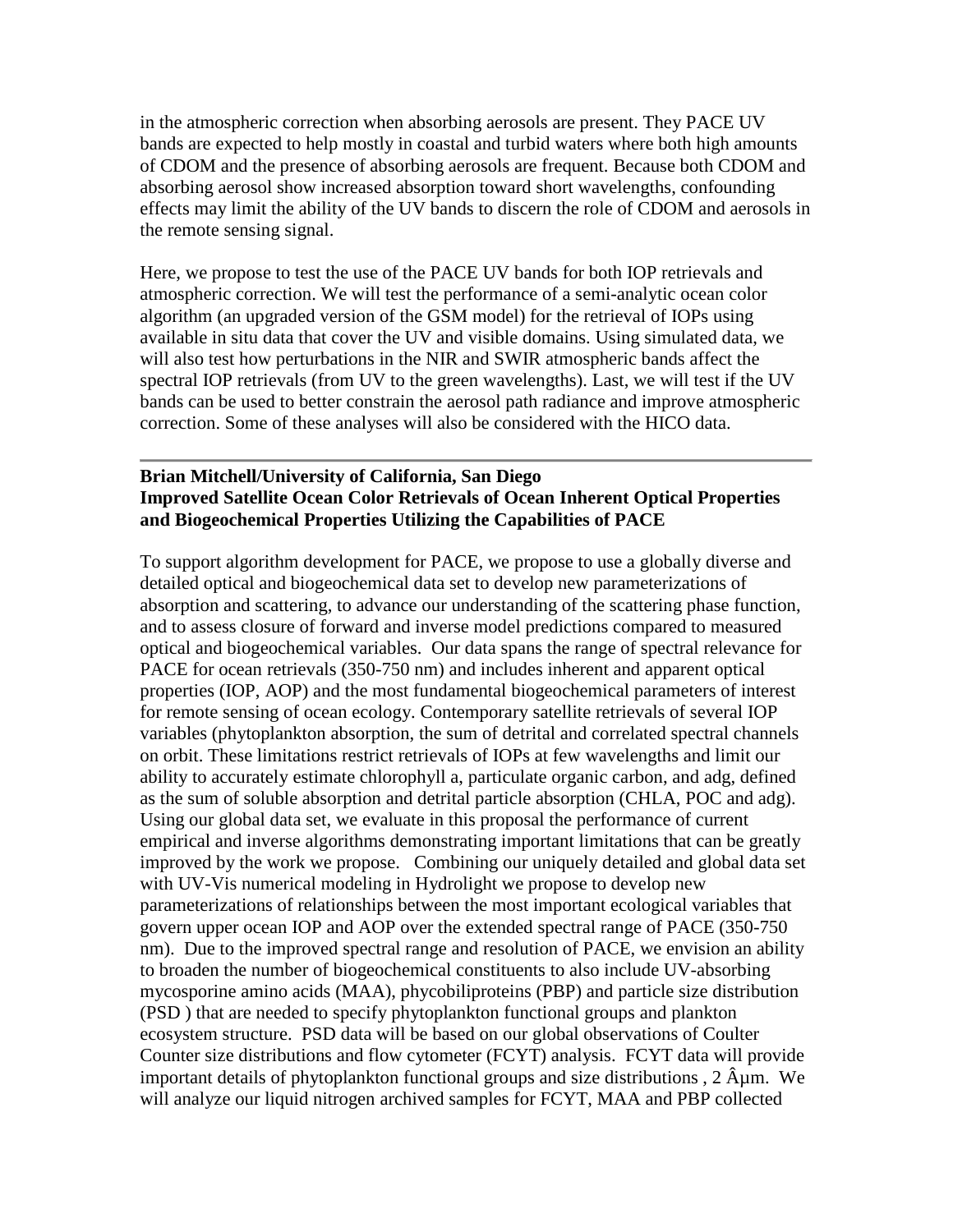over the past 15 years and integrate these new analytical results to our uniquely detailed and global data base to allow us to pursue our proposed goals. Our goal will be to develop forward models of IOP and AOP as governed by CHLA, POC, adg, MAA, PBP and PSD. We will implement a system of optimization combining Hydrolight code extended to the UV, and our large, detailed and globally distributed measurements, to develop forward radiative transfer models dependent on the expanded set of biogeochemical variables. We will use our optimized data to create synthesized ocean spectral reflectance 350-750 nm that will be combined with our expanded set of biogeochemical observations to develop novel inverse algorithms for PACE (MAA, PBP, Nd), spectral values of IOPs, and more robust algorithms for the heritage retrievals (CHLA, POC, adg). We will also utilize our hyperspectral global ocean phytoplankton absorption, HPLC pigments, MAA, PBP and Nd data to develop improved estimates of phytoplankton functional groups. As we did for SeaWiFS (SeaBAM; O'Reilly et al. 1998), as participants in the PACE Science Team we will evaluate our data, models and satellite algorithms in a collaborative way to contribute to the community goal of robust consensus algorithms for a dramatically expanded set of biogeochemical variables that will be enabled by the capabilities of PACE.

### **Steven Platnick/Goddard Space Flight Center Retrieval Studies In Support of Cloud Property Products from the PACE Ocean Color Imager**

Obtaining cloud climate data records from the current generation of global imagers (MODIS, VIIRS) is challenging due to the need for exacting reflectance stability over multiple decades. Imager stability requirements for ocean color applications have been demonstrated to the sub-percent level for SeaWiFS using lunar observations; similar capabilities for the PACE Ocean Color Instrument (OCI) are defined in the PACE Science Definition Team (SDT) report, in addition to stringent requirements in other radiometric/spectral specifications that are essential for the establishing climate records. Understanding the extent to which the PACE imager can be used to produce relevant and stable cloud products is of strategic importance. We propose to support PACE ocean color imager instrument requirements related to cloud property retrievals as part of the Atmospheric Correction measurement suite. Initial studies on the use of OCI for initiating cloud records were studied by the SDT for instrument options that included three additional spectral channels (OCI+) in addition to higher spatial resolution in selected channels (OCI/A). The team will participate in instrument specification, trade studies, and mission/instrument development laboratory studies as they pertain to cloud retrievals and information content from OCI+/A. Studies will include use of the instrument for cloud detection, thermodynamic phase detection, optical/microphysical retrievals, and cloud-top information from the O2 A-band and water vapor bands. More broadly, the team will study the retrieval capability of an OCI+/A instrument relative to MODIS and VIIRS cloud data records, with the goal of understanding the ability of a PACE imager to continue and/or compliment the existing imager products using a combination of theoretical and empirical retrieval studies. The SDT report has already provided nominal retrieval capabilities and associated science for a 3M polarimeter. Though our team has theoretical and practical experience with polarimetric cloud retrievals, we have not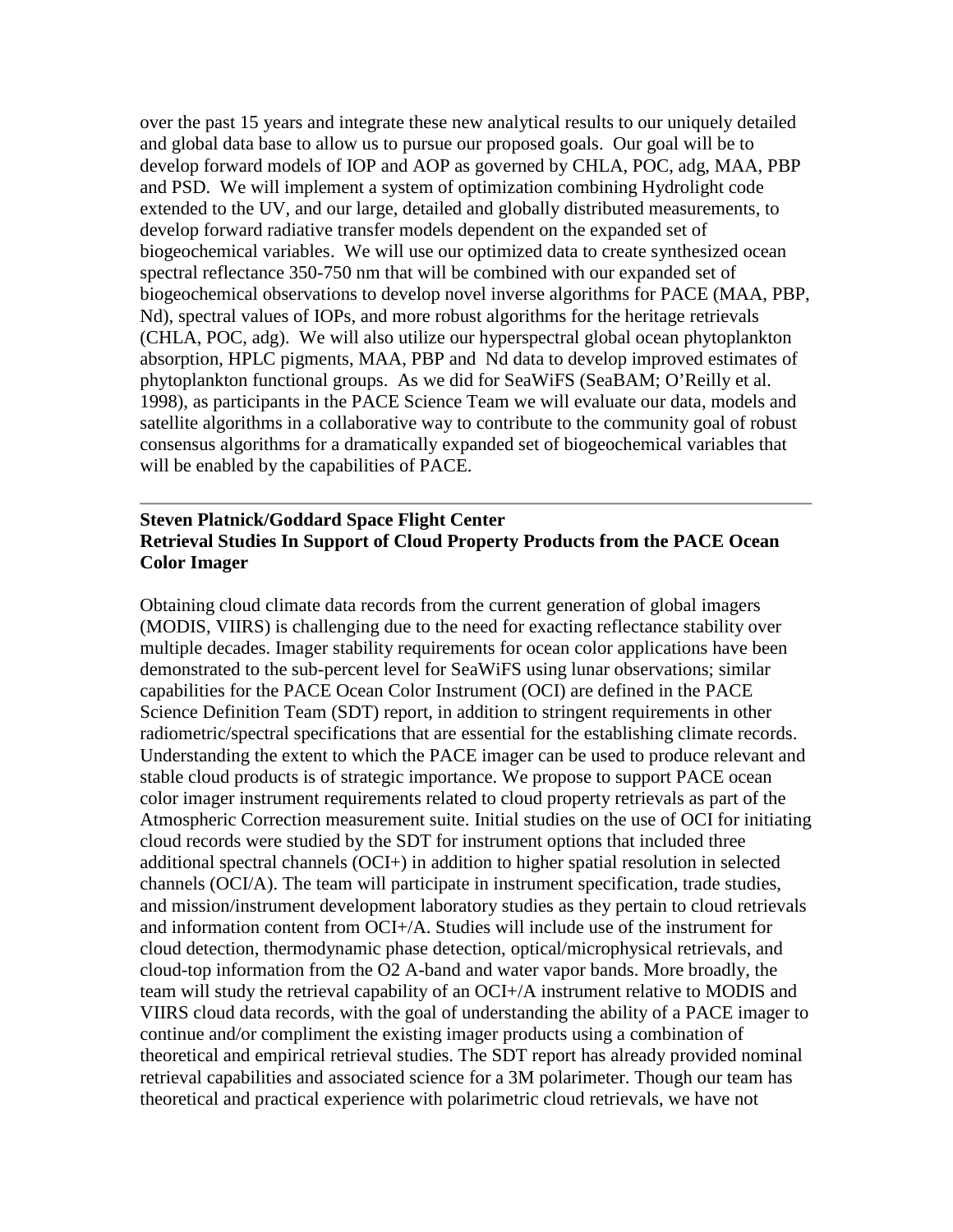explicitly budgeted for additional studies due to continued uncertainty in a PACE polarimeter. The PACE SDT report provided details on imager options, measurement specifications, and derived science. However, as acknowledged in the solicitation, the PACE mission instrument suite and measurement requirements have yet to be determined, especially with regard to cloud retrieval capabilities. Further, the team is being solicited before the scope of an Announcement of Opportunity (AO) for the PACE instrument(s) is known. Therefore, it is critically important to have comprehensive cloud retrieval expertise on the PACE Science Team. The proposed multi-institution team collectively provides broad research, observational, and measurement experience in cloud remote sensing, and is well-suited for carrying out retrieval studies as PACE mission instruments and objectives evolve. Several team members contributed to the PACE SDT report and associated Instrument and Mission Design Lab studies.

# **Lorraine Remer/University of Maryland Baltimore County Aerosol Absorption Retrievals from Base-Line OCI Observations: Risk Reduction for Atmospheric Correction of the PACE Mission**

Aerosol absorption is a key aerosol parameter required for quantification of direct aerosol radiative forcing and has been linked to changes in atmospheric circulations and largescale precipitation patterns and to cloud macrophysical properties over large regions. Thus, a satellite aerosol product that quantifies absorbing aerosols will make a significant contribution to climate science. Absorbing aerosols also confuse atmospheric correction over oceans and interfere with determination of ocean water-leaving radiances, even at low aerosol loading. Thus, both the atmospheric and oceanic communities are united by their need to identify and quantify absorbing aerosols over the global oceans.

The Pre-Aerosols-Clouds-Ecosystem (PACE) mission will attempt to push oceanographic science a full step forward by defining the Ocean Color Instrument (OCI) with hyperspectral capability from the ultraviolet (UV) to the near-infrared (NIR), and with additional wavelengths in the shortwave infrared (SWIR). We propose here that the basic PACE OCI instrument, with no enhancement, will also make a significant improved contribution to aerosol science.

OCI is an exciting instrument for aerosol scientists because it will be the first truly broad spectrum U.S. instrument, effectively combining the aerosol-retrieval capabilities of MODIS and OMI, but on the same instrument, at the same spatial resolution. Sensitivity tests tell us that we should be able to retrieve 3 pieces of aerosol information from this configuration: nominally loading, absorption and either particle size or layer height. These published sensitivity tests are far from complete and they do not cover the wide range of circumstances that are required to identify optimal wavelength configurations and retrieval assumptions necessary to prepare for producing an aerosol product from OCI.

Here we propose a series of theoretical studies to determine the uncertainties involved in 1) identifying absorbing aerosol at low aerosol optical depth (AOD) for the purposes of atmospheric correction, and 2) retrieving aerosol information including AOD and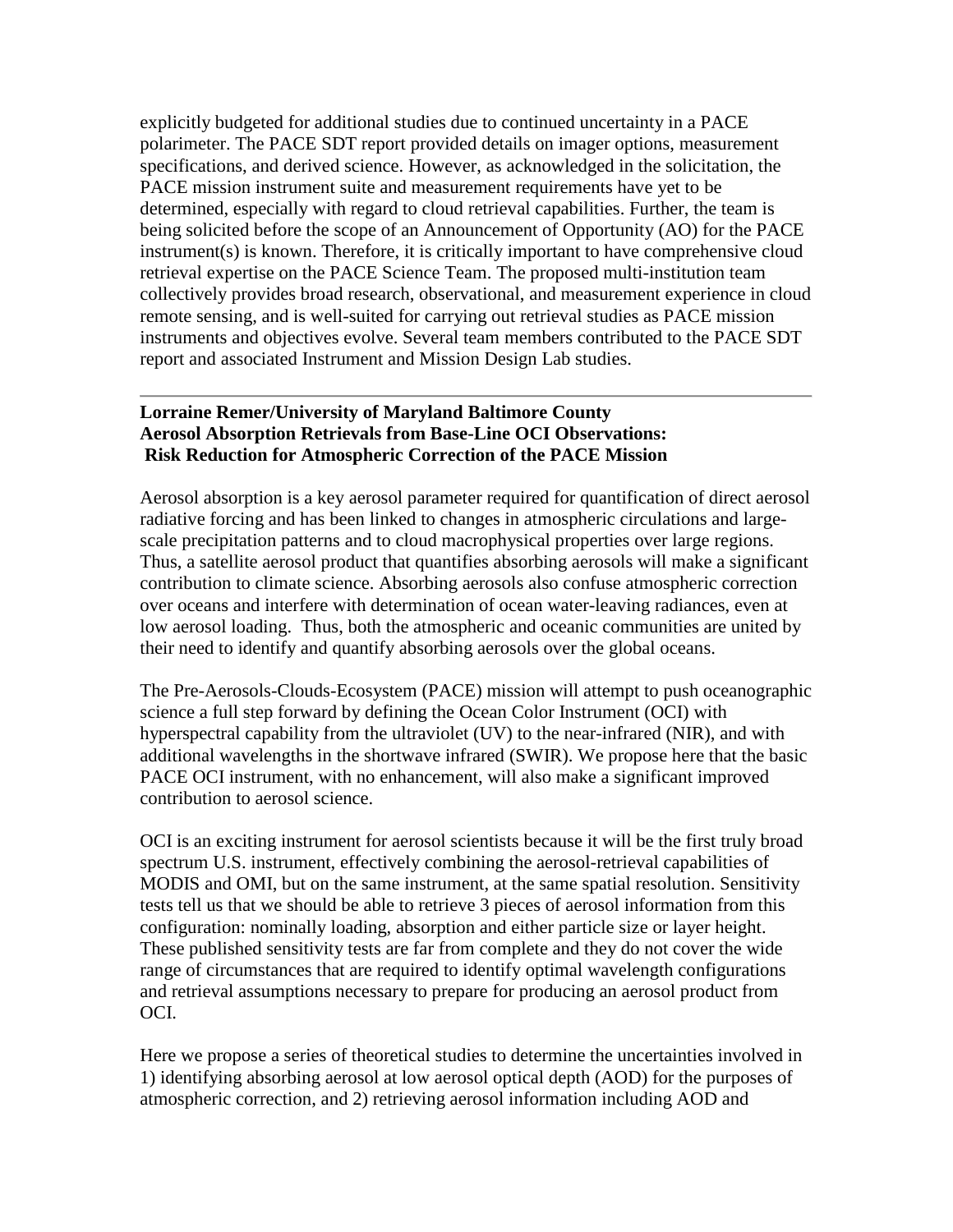absorption at moderate to high AOD. Our focus is on the over ocean retrievals, where the new broad spectrum OCI offers enhanced possibilities, but this will be overlaid on a global (ocean and land) product that would represent adapting existing OMI and MODIS algorithms to OCI radiances.

We are offering a perspective towards atmospheric correction that is aerosol-centered, proposed by investigators who are undisputed experts in aerosol retrieval from an OCItype of sensor. This work represents the major theoretical exploration and defining of uncertainties necessary for producing an operational product from satellite data.

In addition, the PI (Remer) is volunteering to serve in a leadership capacity on the PACE Science Team.

# **Collin Roesler/Bowdoin College Quantifying Uncertainties in Phytoplankton Absorption Coefficients forAccurate Validation of the PACE Ocean Color Sensor: Moving Towards Satellite Retrieved Phytoplankton Functional Types (PFTs)**

NASA's fleet of ocean color satellites have provided an enduring times series of phytoplankton chlorophyll concentration of a quality sufficient for a climate data record. Following on from SeaWiFS and MODIS missions, the Pre-Aerosol, Cloud, ocean Ecosystem (PACE) mission is designed to fulfill the climate continuity requirements, with a launch readiness in the time frame of 7 years. Beyond the estimation of phytoplankton chlorophyll concentration, the goals of PACE are to provide climatequality global ocean color measurements that are essential for understanding the carbon cycle and global ocean ecology and determining how the ocean's role in global biogeochemical (carbon) cycling and ocean ecology both affects and is affected by climate change. Among the improvements for the ocean color specifications are increased spectral and spatial resolution.

One of the specific objectives of the PACE mission is the retrieval of the inherent optical properties (IOPs), absorption and backscattering, via ocean color inversion algorithms. The capability for retrieving spectral phytoplankton absorption coefficients is key to addressing questions of carbon cycling and ocean ecology as these coefficients provide not only an estimate of algal concentration (that can be linked by proxy to algal carbon) but also to algal composition via pigment-based taxonomic discrimination. Pigmentbased taxonomic composition provides a key approach to defining phytoplankton functional types (PFTs) as many of the pigment-based lineages coincide with biogeochemical niches, calcifiers, silicifiers, nitrogen fixers, etc. One challenge for the PACE mission is to define robust protocols with quantified uncertainty terms for constructing validation data sets for phytoplankton absorption. While in situ optical technologies exist to measure hyperspectral absorption on the spatial and temporal scales approaching those required for satellite validation, extracting the signature associated solely with phytoplankton cannot currently be performed analytically and thus we rely on model estimates.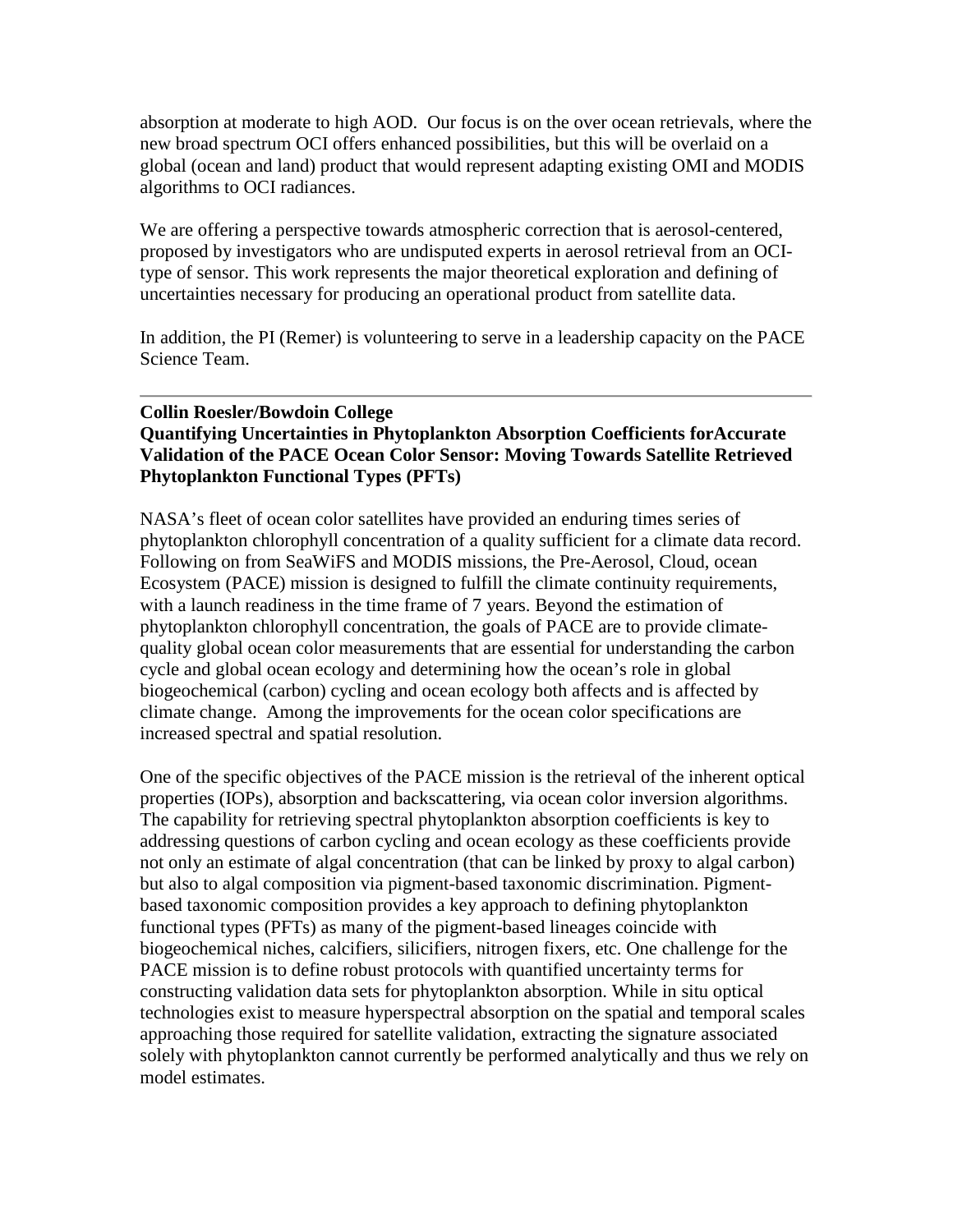Measuring phytoplankton absorption requires collection of discrete water samples, collecting the particles on glass fiber filters to remove the optical contribution by colored dissolved organic matter (CDOM), and measuring the absorption spectrophotometrically before and after pigment extraction. The absorption by the phytoplankton pigments in vivo is calculated by difference. However, the filter pad contaminates the signal due to its strong scattering properties and additionally amplifies the optical pathlength of transmitted photons in the spectrophotometer. These two error sources are inadvertently combined into a single correction factor, beta, called the pathlength amplification factor. Many researchers over the years have investigated this factor using a variety of strategies and technologies and yet it remains the largest source of uncertainty in the quantification of phytoplankton absorption. Unfortunately, models for extracting the phytoplankton absorption from in situ observations of whole water or particulate absorption are based upon laboratory investigations in which beta was poorly constrained at worst, or at best for which the uncertainties were not quantified. Thus in order to address the need for ocean color validation of phytoplankton absorption coefficients, a unified approach linking the quantitative filter pad technique to continuous in situ absorption observations is required and is the primary focus of this proposal. The secondary focus of this proposal is to investigate whether multispectral chlorophyll fluorescence can provide a quantitative proxy for phytoplankton absorption at the excitation wavelengths. This approach would expand the opportunities for in situ phytoplankton absorption validation by making use of a simple, economical, easily deployed technology that does not require the same level of optical expertise as absorption technologies.

# **Cecile Rousseaux/Universities Space Research Association, Columbia Phytoplankton Composition Algorithms for PACE**

We propose to develop an algorithm to derive phytoplankton composition using a radiation model that provides hyperspectral data similar to what we expect from the PACE mission. Because there has not been any previous global mission with similar capabilities, there is a need for assessing the best approaches and anticipate potential problems if we are to get the most information out of this mission. Here we propose to use the Ocean-Atmosphere Spectral Irradiance Model (OASIM) to derive the total waterleaving radiance of single and mixed phytoplankton functional groups. We will then use an extensive dataset to develop an algorithm or algorithms to derive phytoplankton composition from these hyperspectral data. We will test this algorithm against in situ data that were withheld from the algorithm development. Finally we will apply this algorithm to a state-of-the-art biogeochemical model (NASA Ocean Biogeochemical Model) that has been shown to represent reasonably well the global distribution of phytoplankton composition. Using this model, we will assess how well this newly developed algorithm does in representing the natural global distribution of phytoplankton groups. Comprehensive quantitative error and uncertainty analysis will be integral in each of the stages of the proposal. Additionally, we propose simulations to test different configurations of the sensor to understand the capabilities and limitations associated with engineering options. Although we acknowledge that there may be formidable challenges throughout these steps, we believe that we can learn some valuable information from these challenges.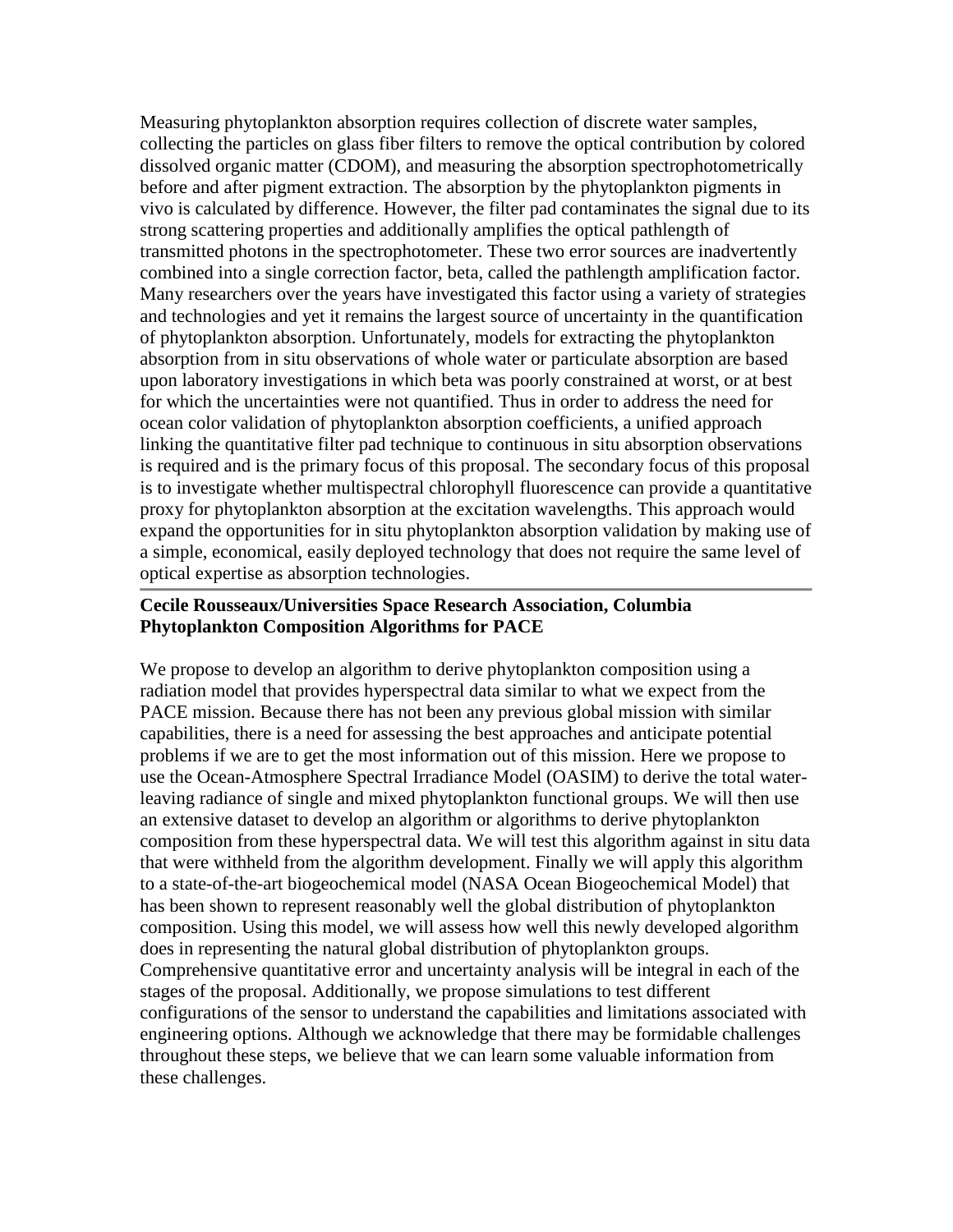## **Dariusz Stramski/University of California, San Diego Quantifying the Spectral Absorption Coefficients of Phytoplankton and Non-Phytoplankton Components of Seawater from in Situ and Remote-Sensing Measurements**

As members of the PACE Science Team we propose to pursue analytical and theoretical studies as part of the measurement suite area "Inherent Optical Properties (IOPs) of the Ocean". Our goal is to improve field measurements of particulate absorption coefficients and remote sensing estimates of absorption coefficients of phytoplankton and nonphytoplankton components and particulate carbon pools associated with these components. The main objectives are to: (1) Develop a protocol and quantify the uncertainties of a new filter-pad approach and the existing filter-pad methods to measuring the particulate absorption coefficient; (2) Develop a model to partition the absorption coefficient of seawater into phytoplankton, nonalgal particulate (NAP), and colored dissolved organic matter (CDOM) components with a key novel aspect of separating NAP from CDOM; and (3) Conduct a pilot study of the relationship between NAP absorption and NAP organic carbon to enable a capability for remote sensing of carbon pools associated with separate phytoplankton and non-phytoplankton components. The overall approach to address these objectives will be based primarily on the analysis of existing laboratory and field data, but will also encompass a combination of limited number of laboratory and field measurements to collect new data, and the application of remote sensing data from high spectral resolution sensor HICO. With regard to Objective 1 we will examine the filter-pad methods for determining the absorption coefficient of particles with high spectral resolution( $\sim 1$  nm) over a broad spectral range from UV through NIR; specifically the traditional transmittance (T) and transmittance-reflectance (T-R) methods as well as the inside-sphere (IS) method which is the most recent refinement with the filter placed inside an integrating sphere. The IS method offers several advantages over the T and T-R methods, leading to improved accuracy and precision of absorption measurements. We will determine complete protocols including new optimal correction algorithms for pathlength amplification factor (which is the main source of uncertainty) and will quantify uncertainties for all three methods, benefiting the interpretation of historical data and acquisition of future data of particulate absorption. We anticipate that the IS approach will serve as the new recommended (preferable) method for measurements of particle absorption. With regard to Objective 2 we will develop a model to provide for the first time a capability for estimating the three major absorption components separately (phytoplankton, NAP, and CDOM) from the total absorption coefficient of seawater, which is derivable from remote sensing. In this development, we will use the existing quality-verified field data of absorption coefficients from various regions of the world's ocean and will expand the approach that has been successful for partitioning the absorption coefficient into phytoplankton and non-phytoplankton (NAP+CDOM combined) components (Zheng and Stramski 2013). The significance of the proposed partitioning model is associated with relationships between the component absorption coefficients and biogeochemical stocks, such as DOC, particulate nonalgal and phytoplankton carbon, chlorophyll-a, as well as phytoplankton community structure and primary productivity. As a prototyping activity (Objective 3) we will examine one such unexplored link, specifically the relationship between the NAP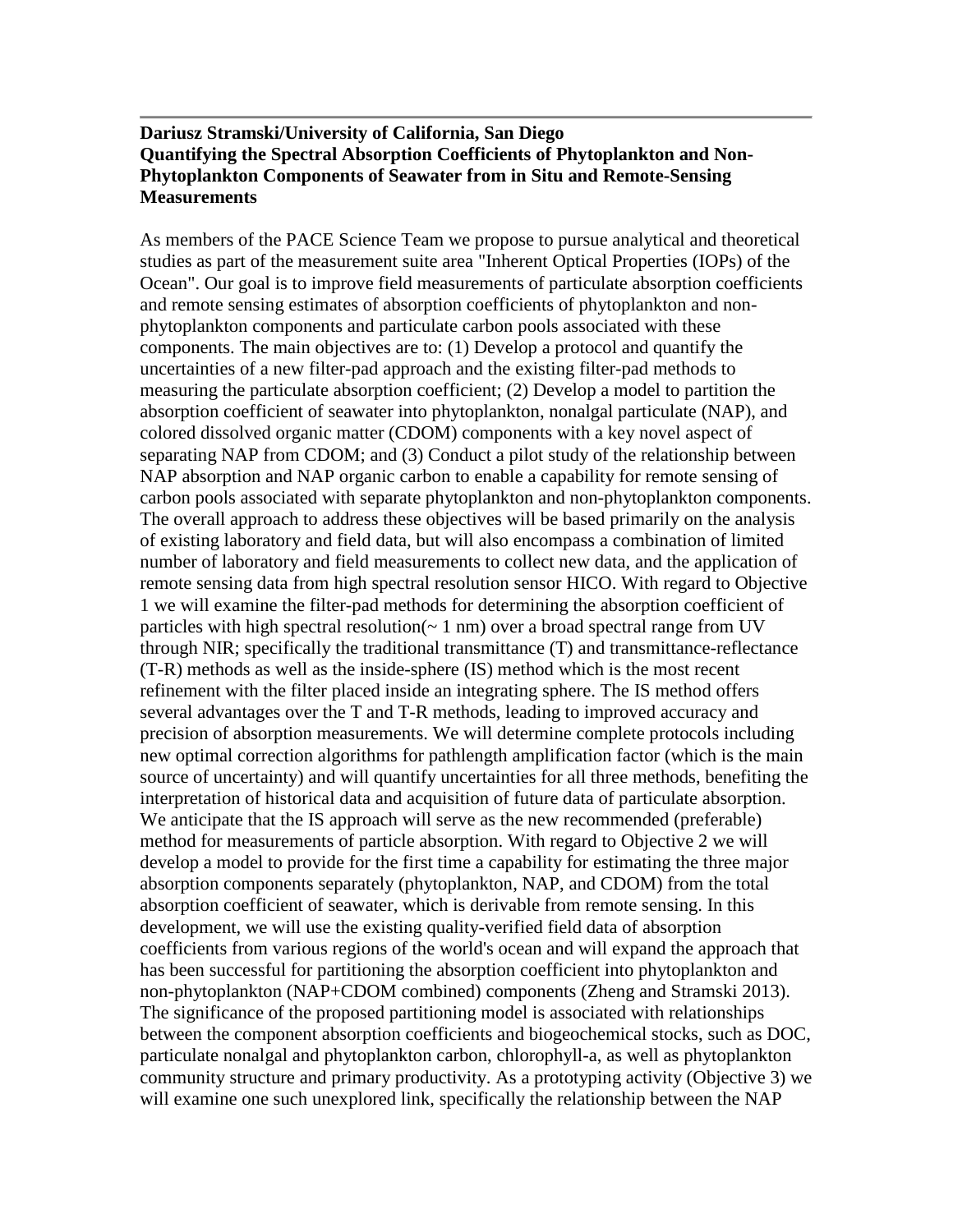absorption and NAP organic carbon, which will provide a basis for estimating separate pools of phytoplankton and nonalgal organic carbon from remote sensing. This project will create new and advance existing algorithms for deriving ocean color data products, in particular IOPs and carbon stocks associated with separate phytoplankton and nonphytoplankton components, which will contribute to scientific goals of PACE mission to understand ocean carbon cycling and ecology.

### **James Sullivan/Western Environmental Technology Laboratories, Inc. Improving IOP Measurement Uncertainties for PACE Ocean Color Remote Sensing Applications**

A goal of the PACE Science Team is to achieve consensus and develop communityendorsed paths for measurement suites required for the PACE mission. This proposed work will specifically address the inherent optical properties of absorption and backscattering, better quantifying uncertainties using current and emerging methods, and improving uncertainties in both reprocessed historical data and future data collections for the PACE mission. Accurate values of absorption and backscattering, and estimates of their uncertainties, are critical for remote sensing validation and development/refinement of retrieval algorithms. However, one aspect of each property stands out as an enduring source of uncertainty. For absorption measurements in particle fields, this aspect is the scattering error associated with reflective tube absorption technologies (as in the widely used WET Labs ac devices). Recent testing in our labs has shown that the different schemes used to correct this error in virtually all of the ac device data submitted to SeaBASS over the last 20 years has significant errors (10% or  $>$ ). At this time, these errors are acknowledged (e.g. Leymarie et al. 2010; McKee et al. 2013), but there is no consensus on a recommended protocol for correcting scattering errors with the best accuracy possible. For backscattering, the largest area of uncertainty in clear ocean waters is the backscattering contribution from the pure seawater itself, which can comprise 80-90% of total backscattering for great swaths of the ocean. Recently, Zhang et al. (2009) revised the theory to describe pure seawater scattering as a function of the physical properties of water (i.e., temperature, salinity, pressure), but a single critical physical constant of pure water used in these calculations remains poorly known: the depolarization ratio, which is the ratio of horizontally polarized light to vertically polarized light in the scattered beam at  $90\hat{A}^{\circ}$ . The value the in situ optics community is currently using comes from a single study conducted nearly 40 years ago (Farinato  $\&$ Rowell 1976). In that work, 3 experimental values were actually derived: 0.051, 0.045, and 0.039, each with different viewing optics. Currently, the lowest one measured, 0.039 is usually recommended because of the difficulties with stray light contamination possibly elevating their other experimental values. For decades, the remote sensing community has typically used the pure seawater scattering values of Morel (1974), which followed a different theoretical approach, with a recommended depolarization value of 0.09 (more than 100% higher than our current best guess), based on the state of knowledge at the time. Thus, one is left with virtually no confidence in the accuracy of this parameter, only a gut feeling that we are in the ballpark. We should note here that even relatively modest uncertainties in the depolarization ratio (e.g. 10%) could translate to large uncertainties in open ocean particulate backscattering retrievals (e.g. 40%), due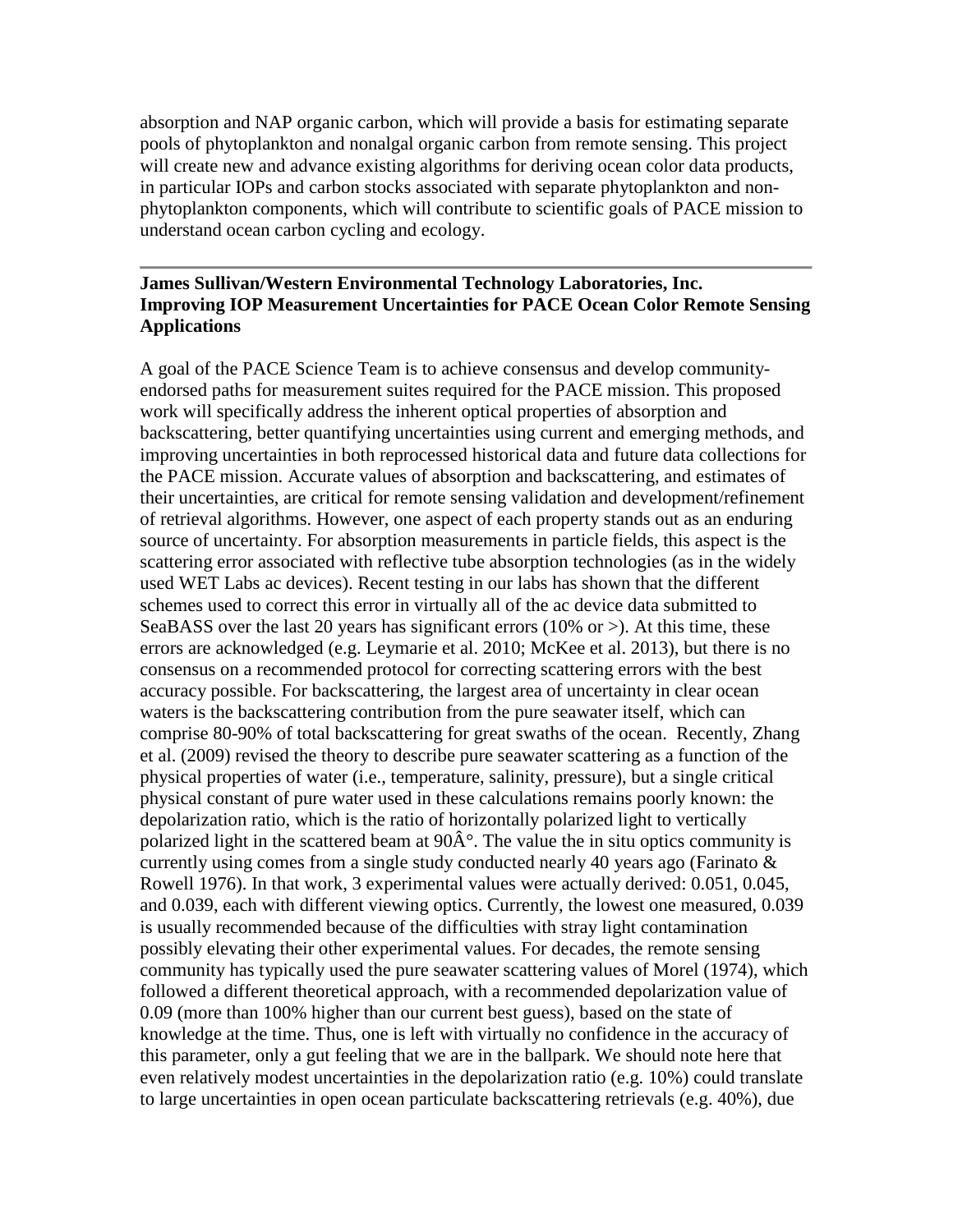to the fact that the subtracted pure seawater component can be 80-90% of the entire water-leaving signal.

We propose to conduct comprehensive historical data analyses to fully characterize uncertainties in the scattering error for reflective tube absorption meters, and to determine and validate optimal scattering correction methods through minor lab experimentation for different deployment configurations and suites of ancillary measurements. The impacts of using different depolarization ratio values for the determination of pure water backscattering on uncertainties in ocean color retrieval algorithms will also be investigated. We further propose to use modern, specialized, bench top volume scattering function equipment and water purification methods in our lab to determine and validate with rigorous uncertainty the precise value of the depolarization ratio to improve the accuracy of retrievals for historical data and the future PACE mission.

# **Michael Twardowski/Western Environmental Technology Laboratories, Inc. Improving Retrieval of IOPs from Ocean Color Remote Sensing Through Explicit Consideration of the Volume Scattering Function**

Radiative transfer (RT) approximations form the basis of semi-analytical (SA) inversion algorithms formulated to derive IOPs and subsequently biogeochemical parameters from ocean color remote sensing. Leading SA inversion algorithms, however, have not been rigorously assessed with respect to particulate volume scattering function (VSF) variability in the ocean, as, up until very recently, the comprehensive VSF data sets required for such an assessment have not been available. It is generally recognized by the community that there is likely no larger source of uncertainty in current SA algorithms to derive IOPs than the uncertainty associated with variability in VSF shapes, as the other important parameters in the inversions have been rigorously assessed (Loisel et al. 2001; Morel et al. 2002; Gordon 2002). Through field work since 2005 supported by NASA and other sources, we now have extensive in situ IOP data sets from 18 locations that contain fully resolved VSFs in a wide range of Case I and Case II waters throughout the world (Sullivan and Twardowski 2009; Czerski et al. 2011; You et al. 2011; Twardowski et al. 2012; Gilerson et al. 2013; Randolph et al., in press). Included in these data sets are NASA ocean color validation experiments with concurrently collected IOP (including VSF) and radiometric measurements, where the technological assets employed, scope of the measurements, and attention to accuracy make these data sets special and unique. Not only are they some of the few nominally complete data sets from an RT closure perspective that we are aware of (as they include full VSFs and full radiance distributions), but the data quality is the highest possible that can be achieved at this time. With such measurements in hand, we have an exciting opportunity to evaluate the effects of varying VSF shape on retrieval uncertainties for the leading SA inversions, and to assess performance for a variety of specific environmental conditions. There is also the opportunity to reevaluate RT approximations such as a Zaneveld (1995) model that explicitly includes VSF shape information, as these models have generally been avoided due to the historical lack of representative VSF data.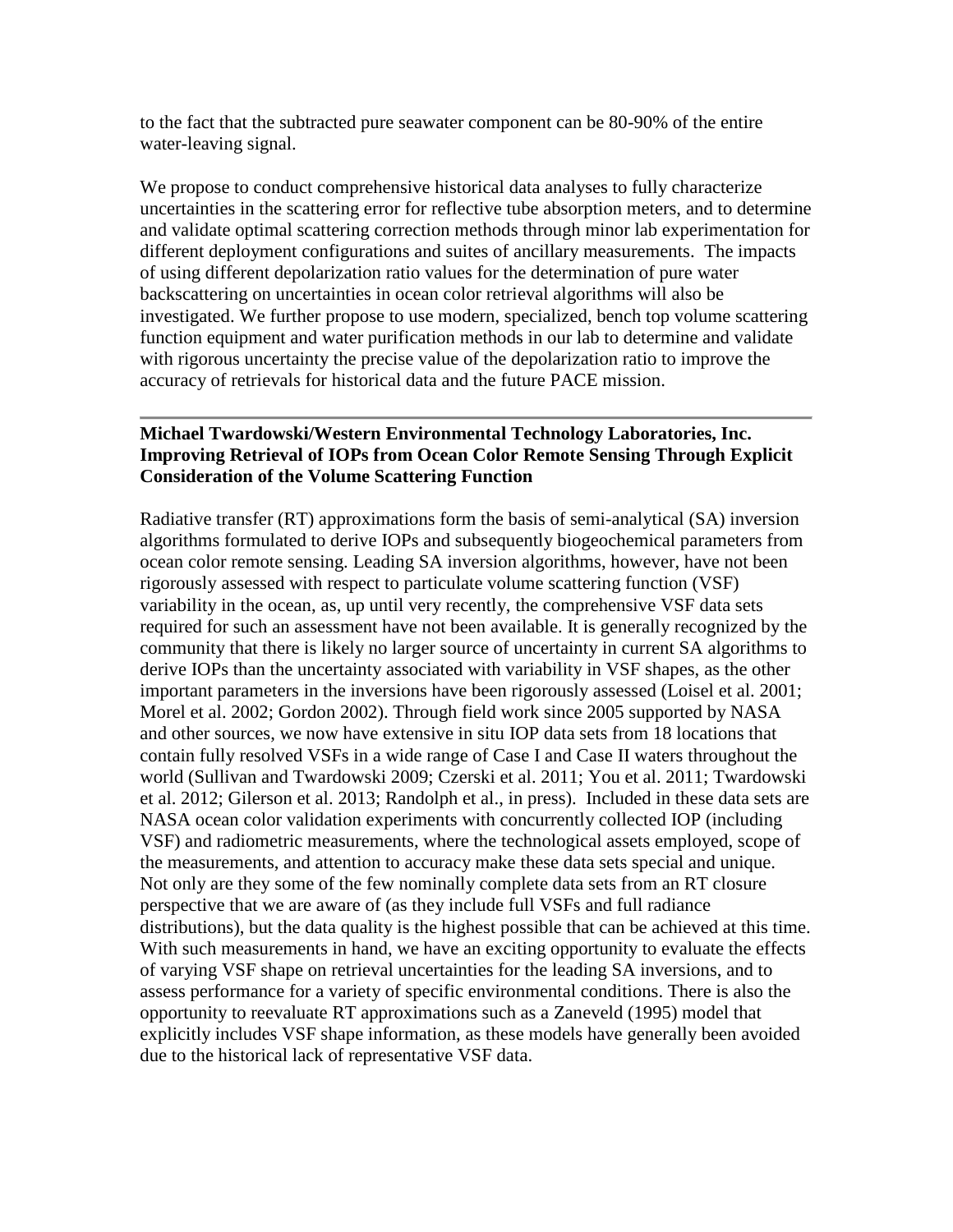The specific goals of this work are to 1) assess the full range of variability in VSF shapes in the ocean using an extensive data base of custom VSF measurements collected by our lab, 2) evaluate uncertainties in leading SA inversion approaches associated with this natural VSF variability through RT modeling, and 3) to resuscitate, rework, and evaluate uncertainties in native, analytical RT approximations developed by Zaneveld (1995) and Jerlov (1976) that have received little attention to date specifically because of the fact that they included explicit VSF formulations that could not be practically applied in the past. Our approach will first involve computing remote sensing reflectances from our extensive data sets using the Hydrolight RT solution. Reflectances will then be validated using concurrently measured radiometry data to assess convolved errors in the measurements (separate from uncertainties related to inversion approximations), and to ensure the data sets are sound from a theoretical standpoint. The SA inversion algorithms will then be applied, with the retrieved absorption and backscattering compared to the original measurements to quantify uncertainties. Our overall goal is to quantify and minimize errors in inversion results when applied to a representative range of observed VSFs in the ocean, leading to recommendations in SA algorithm applications for the future PACE mission.

#### **Xiaodong Zhang/University Of North Dakota, Grand Forks Understanding Natural Variability of VSFs and Its Impact on Biogeochemical Retrieval from Ocean Color**

A key challenge in applying ocean color remote sensing for assessing biogeochemical stocks in the ocean is to link the signal seen by satellite or airborne sensors with the optically active water constituents and their biogeochemical origin. The linkage between ocean color and biogeochemical stocks is established via the inherent optical properties of water, most importantly the volume scattering function  $(\hat{I}^2, m-1 \text{ sr-1})$  and the total absorption coefficient (a, m-1). While our ability to understand and separate the various components of absorption has improved over the last decades, the major challenge remains in the understanding of the sources of variability in the volume scattering function, and particularly the backscattering that are directly relevant to ocean color observation. This has hindered our ability to derive IOPs accurately and to interpret their variability biogeochemically.

Of IOPs, the VSF is most difficult to measure with only few data available. The scarcity of data has led to unrealistic assumptions, such as that the phase function of particles can be represented by the average of Petzold's data. This in turn has led to uncertainties in understanding the roles played by particles of different type in generating remote sensing reflectance and the color of the ocean. Recent technological and theoretical advances have allowed us 1) to measure the full angular scattering over a diverse aquatic environments and 2) to interpret the measurements in terms of particle size distribution and composition. We have greatly improved our understanding of natural variability of the VSF and the biogeochemical origin of the variability. However, these improved knowledge has yet to applied to ocean color. The objective of this study is to understand the natural variability of the VSF and its impact on biogeochemical interpretation of ocean color. The answers to this question will help to constrain two major uncertainties